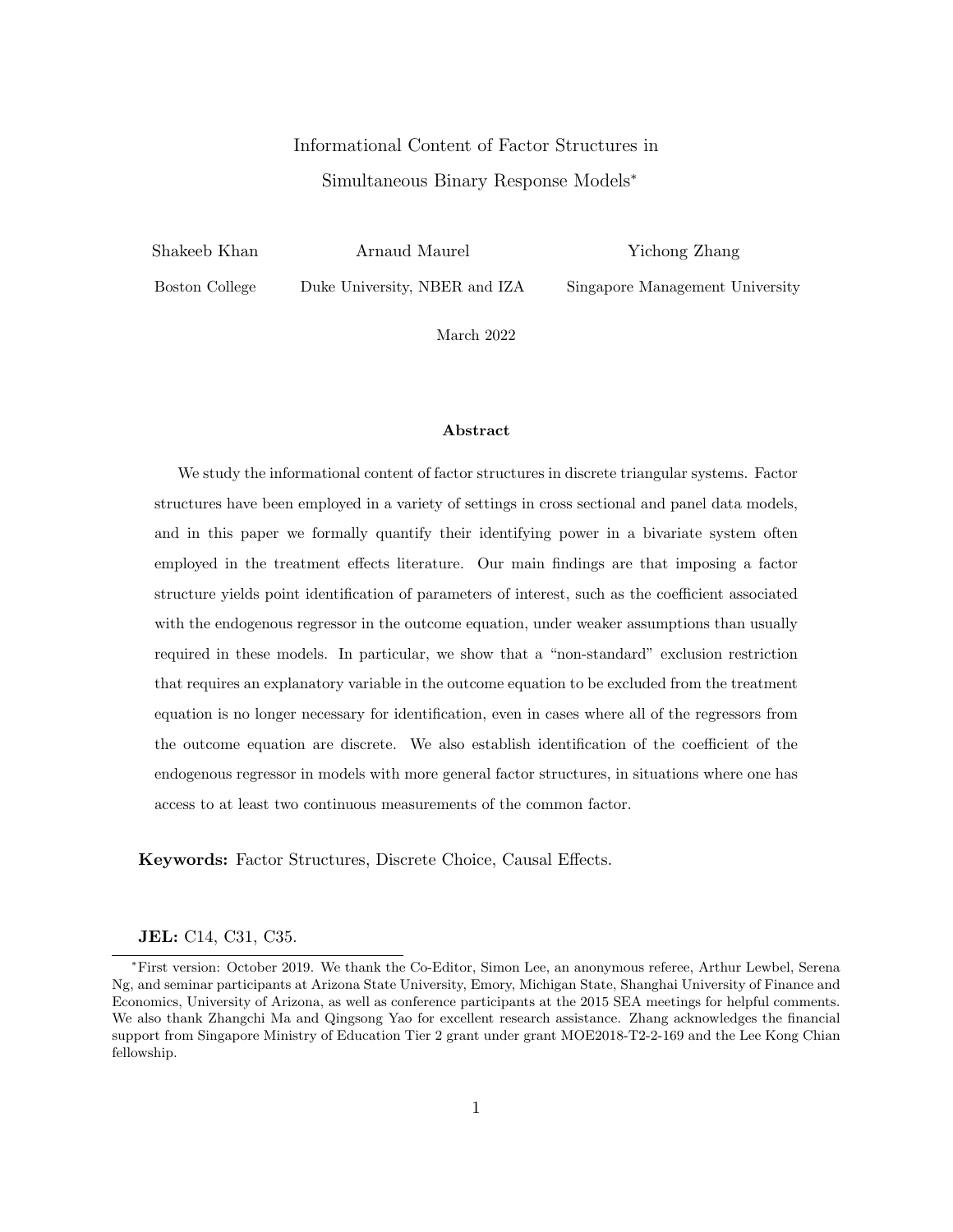### 1 Introduction

Factor models see widespread and increasing use in various areas of econometrics. This type of structure has been employed in a variety of settings in cross sectional, panel and time series models, and have proven to be a flexible way to model the behavior of and relationship between unobserved components of econometric models. The basic idea behind factor models is to assume that the dependence across the unobservables is generated by a low-dimensional set of mutually independent random factors. The applied and theoretical research employing factor structures in econometrics is extensive. In particular, these models are often used in the treatment effect literature as a way to identify the joint distribution of potential outcomes from the marginal distributions, and then recover the distribution of treatment effects from this joint distribution.<sup>[1](#page-1-0)</sup> Factor models have been used in a number of different contexts in applied microeconomics. These include, among others, earnings dynamics [\(Abowd and Card,](#page-24-0) [1989;](#page-24-0) [Bonhomme and Robin,](#page-24-1) [2010\)](#page-24-1), estimation of returns to schooling and work experiences [\(Ashworth, Hotz, Maurel, and Ransom,](#page-24-2) [2021\)](#page-24-2), as well as cognitive and non-cognitive skill production technology [\(Cunha, Heckman, and Schennach,](#page-25-0) [2010\)](#page-25-0). [Heckman and Vytlacil](#page-25-1) [\(2007a,](#page-25-1)[b\)](#page-25-2) provide various additional references. All of these papers, with the notable exception of [Cunha et al.](#page-25-0) [\(2010\)](#page-25-0), rely on linear factor models where the unobservables are assumed to be written as the sum of a linear combination of mutually independent factors and an idiosyncratic shock.

In this paper we bring together the literature on factor models with the literature on the identification and estimation of binary response models [\(Klein and Spady](#page-26-0) [\(1993\)](#page-26-0); [Lewbel](#page-26-1) [\(2000\)](#page-26-1); [Park and Phillips](#page-26-2) [\(2000\)](#page-26-2); [Blundell and Powell](#page-24-3) [\(2004\)](#page-24-3)), in particular triangular binary choice models [\(Chesher](#page-24-4) [\(2005\)](#page-24-4); [Vytlacil and Yildiz](#page-26-3) [\(2007\)](#page-26-3); [Shaikh and Vytlacil](#page-26-4) [\(2011\)](#page-26-4); [Han and Vytlacil](#page-25-3) [\(2017\)](#page-25-3)), by exploring the *informational content* of factor structures in this class of models.<sup>[2](#page-1-1)</sup> Focusing on this class can be well motivated from both an empirical and theoretical perspective. From the former, many treatment effect models fit into this framework as treatment is typically a binary and endogenous variable in the system, whose effect on outcomes is often a parameter the econometrician wishes to conduct inference on. From a theoretical perspective, inference on this type of system can be complicated, if not impossible without strong parametric assumptions, which may not be reflected in the observed data. Imposing no restriction on the structure of endogeneity often fails to achieve identification of parameter, or at best only do so in sparse regions of the data, thus making inference impractical in practice. In this context, modeling the endogeneity between the selection and the outcome by a factor structure may be a useful "in-between" setting, which, at the very least, can be used to gauge the sensitivity of the parametric approach to their stringent assumptions.

<span id="page-1-0"></span><sup>&</sup>lt;sup>1</sup>See also [Abbring and Heckman](#page-24-5) [\(2007\)](#page-24-5) for an extensive discussion of factor structures and prior studies using these models in the context of treatment effect estimation.

<span id="page-1-1"></span><sup>&</sup>lt;sup>2</sup>See also recent work by [Lewbel, Schennach, and Zhang](#page-26-5) [\(2020\)](#page-26-5), who study the identification of a triangular linear model assuming that the disturbances are related through a factor model.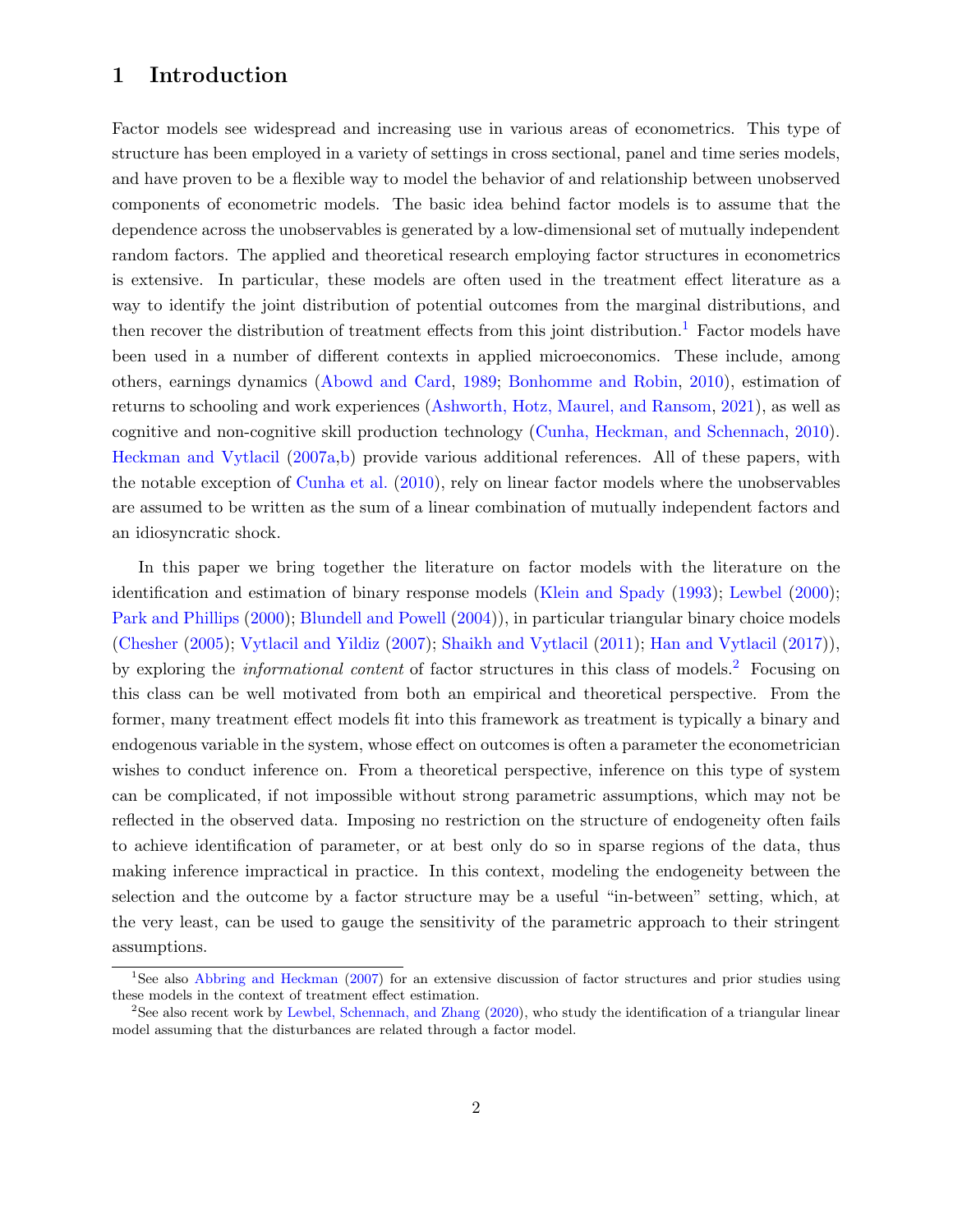We start our analysis by imposing a particular factor structure to the two unobservables in our system of binary equations described in further detail in the next section, and explore the informational content of this assumption. We assume that the unobservables from the treatment equation  $(V)$  and the outcome equation  $(U)$  are related through the following factor model:

<span id="page-2-0"></span>
$$
U = \gamma_0 V + \Pi \tag{1.1}
$$

where  $\Pi$  is an unobserved random variable assumed to be distributed independently of V and  $\gamma_0$  is a scalar parameter. This structure generalizes the canonical case where the unobservables  $(U, V)$  are jointly normally distributed, for which this relationship always holds. Our main finding is that there is indeed informational content of factor structures in the sense that, in contrast to prior literature notably [Vytlacil and Yildiz](#page-26-3) [\(2007\)](#page-26-3) - one no longer requires an additional "non-standard" exclusion restriction, nor the strong support conditions on the covariates entering the outcome equation that are generally needed for identification in these models. Our identification results are constructive and translate directly into a rank based estimator of the coefficient associated with the binary endogenous variable, which we provide and study in a supplement to this paper.

While an appealing feature of the structure considered in Equation [\(1.1\)](#page-2-0) is that it is a natural extension of the bivariate Probit specification that has often been considered in the literature, this model does impose significant restrictions on the nature of the dependence between the unobservables U and V. In the paper we extend this baseline specification by considering a linear factor structure of the form:

$$
U = \gamma_0 W + \eta_1 \tag{1.2}
$$

$$
V = W + \eta_2 \tag{1.3}
$$

where  $(W, \eta_1, \eta_2)$  are mutually independent unobserved random variables. We study the informational content of this extended factor structure in the context of triangular binary choice models and establish identification, assuming access to at least two continuous noisy measurements of the unobserved factor W. This setup has been used in a number of applications, in particular in labor economics. In these applications, the unobserved factor is typically interpreted as latent individual ability, about which several continuous noisy measurements are available from the data. This is the case of, for instance, [Carneiro, Hansen, and Heckman](#page-24-6) [\(2003\)](#page-24-6), [Cunha et al.](#page-25-0) [\(2010\)](#page-25-0), [Heckman,](#page-25-4) [Humphries, and Veramendi](#page-25-4) [\(2018\)](#page-25-4) and [Ashworth et al.](#page-24-2) [\(2021\)](#page-24-2), who use components of the Armed Services Vocational Aptitude Battery test as measurements of cognitive ability.

The rest of the paper is organized as follows. In Section [2](#page-3-0) we formally describe the triangular system with our factor structure, and discuss our main identification results for the parameters of interest in this model. Section [3](#page-9-0) explores identification in more general factor structure models which involve multiple idiosyncratic errors, in a context where one has access to two continuous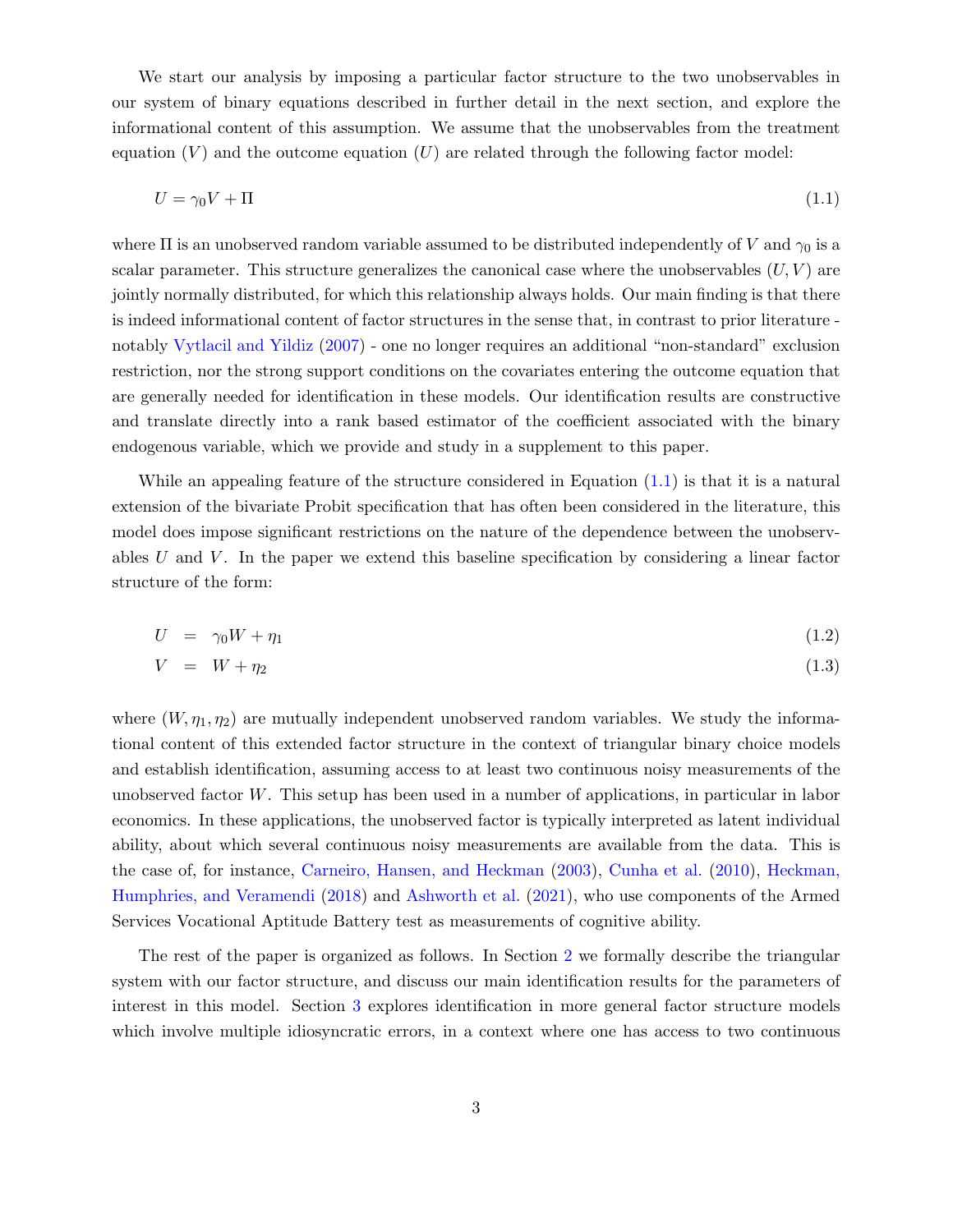noisy measurements of the common unobserved factor. Section [4](#page-13-0) concludes. We prove Theorems [2.1](#page-5-0) and [3.1](#page-11-0) in Sections [A](#page-14-0) and [B,](#page-15-0) respectively. In Section [C,](#page-18-0) we establish the sharp identified set of  $\alpha_0$  when the support condition for point-identification is violated in the one-factor model and the necessary and sufficient condition for point-identification in the two-factor model with two continuous measurements of the common factor. The corresponding results are proved in Sections [D](#page-21-0) and [E.](#page-22-0) The Supplementary Material studies the asymptotic properties of a rank-based estimator for  $\alpha_0$  and explores its finite sample properties through some Monte Carlo simulation exercises.

Notation: throughout the paper we write  $1\{A\}$  to denote the usual indicator function that takes value 1 if event A happens, and 0 otherwise. We also denote by  $d(U)$  and  $d(U|V)$  the lengths of the support of random variable  $U$ , and the conditional support of  $U$  given  $V$ , respectively.

### <span id="page-3-0"></span>2 Triangular Binary Model with Factor Structure

#### <span id="page-3-4"></span>2.1 Set-up and Main Identification Result

In this section we consider the identification of the following triangular binary model:

<span id="page-3-1"></span>
$$
Y_1 = \mathbf{1}\{Z_1'\lambda_0 + Z_3'\beta_0 + \alpha_0Y_2 - U > 0\} \tag{2.4}
$$

$$
Y_2 = 1\{Z'\delta_0 - V > 0\} \tag{2.5}
$$

where  $Z \equiv (Z_1, Z_2)$  and  $(U, V)$  is a pair of random shocks.  $Z_2$  and  $Z_3$  provide the exclusion restrictions in the model, and the distribution of  $(Z_2, Z_3)$  is required to be nondegenerate conditional on  $Z_1'\lambda_0 + Z_3'\beta_0$ . We further assume that the error terms U and V are jointly independent of  $(Z_1, Z_2, Z_3)$ . The endogeneity of  $Y_2$  in  $(2.4)$  arises when U and V are not independent.

The above model, or minor variations of it, have often been considered in the recent literature. See for example, [Vytlacil and Yildiz](#page-26-3) [\(2007\)](#page-26-3), [Abrevaya, Hausman, and Khan](#page-24-7) [\(2010\)](#page-24-7), [Klein, Shan,](#page-26-6) [and Vella](#page-26-6) [\(2015\)](#page-26-6), [Vuong and Xu](#page-26-7) [\(2017\)](#page-26-7), [Khan and Nekipelov](#page-25-5) [\(2018\)](#page-25-5) and references therein. A key parameter of interest<sup>[3](#page-3-2)</sup> in our paper as is in much of the literature is  $\alpha_0$ . In this paper we provide conditions under which the parameters of interest are point-identified. As such, our analysis complements alternative partial-identification approaches that have been proposed in the context of triangular binary models. See, in particular, [Chiburis](#page-24-8) [\(2010\)](#page-24-8), [Shaikh and Vytlacil](#page-26-4) [\(2011\)](#page-26-4), and Mourifié [\(2015\)](#page-26-8).<sup>[4](#page-3-3)</sup> As discussed in the aforementioned papers, the parameter  $\alpha_0$  is difficult, if

<span id="page-3-2"></span><sup>&</sup>lt;sup>3</sup>As is always the case in models with binary outcomes, both the interpretation and the usefulness of regression coefficients warrant explanation. In the model considered here the coefficient on the treatment variable and the coefficients on exogenous variables in the binary outcome equation enable us to construct "equivalence classes" to answer important policy questions. For example consider the case where the dummy endogenous variable is job training, the exogenous regressor is years experience and the outcome variable is employment status. Knowing all coefficients would be informative on how many additional years of experience would be needed to compensate for a lack of training so the probability of being employed stays the same.

<span id="page-3-3"></span><sup>&</sup>lt;sup>4</sup>In Section [C](#page-18-0) in the supplement, we establish the sharp identified set of  $\alpha_0$  when the support condition for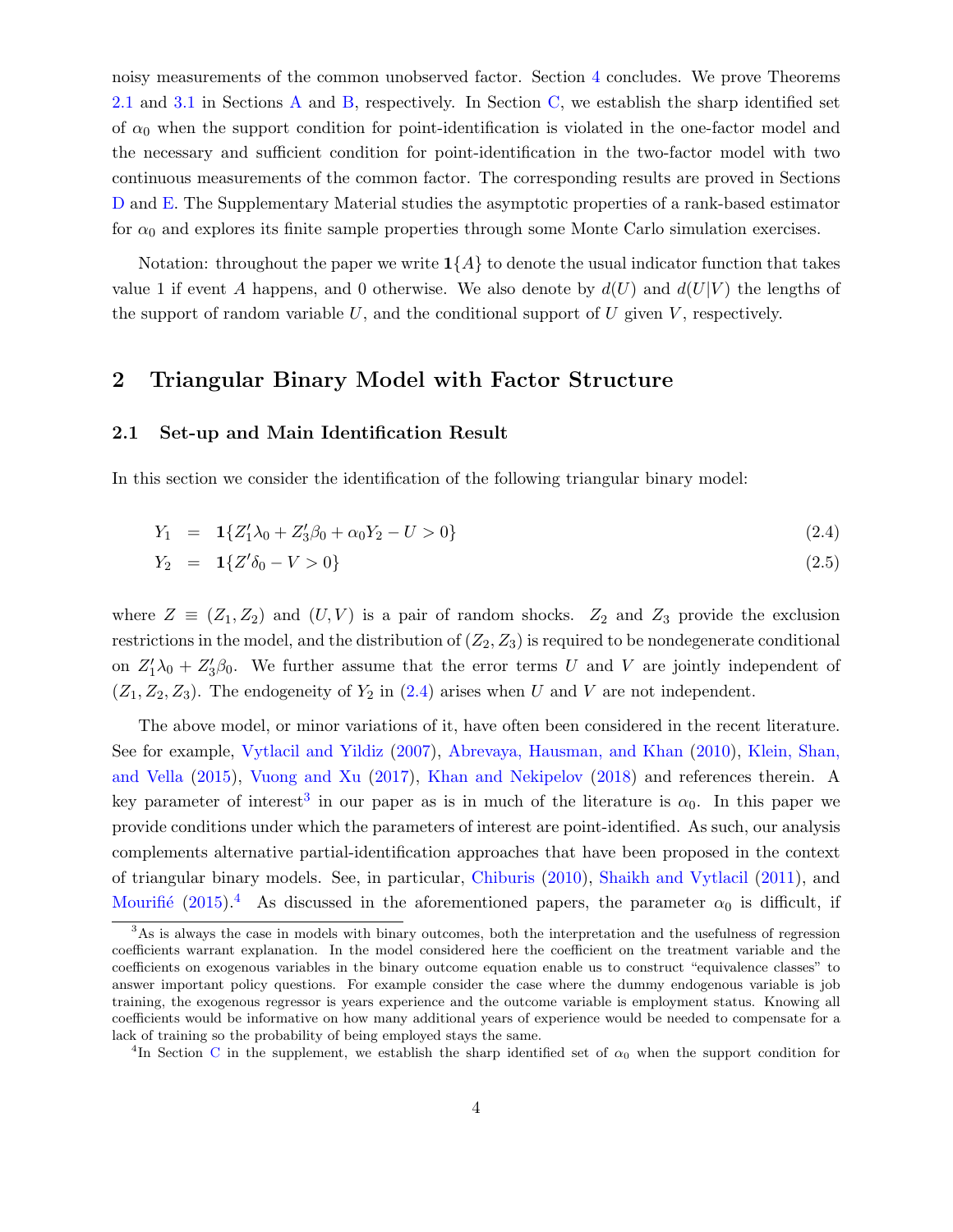not impossible to point identify and estimate without imposing parametric restrictions on the unobserved variables in the model,  $(U, V)$ .

The difficulty of identifying  $\alpha_0$  in semi-parametric "distribution-free" models, and the sensitivity of its identification to misspecification in parametric models is what motivates the factor structure we add in this paper to the above model. Specifically, to allow for endogeneity in the form of possible non-zero correlation between  $U$  and  $V$ , we augment the model with the following equation:

<span id="page-4-0"></span>
$$
U = \gamma_0 V + \Pi \tag{2.6}
$$

where  $\Pi$  is an unobserved random variable, assumed to be distributed independently of  $(V, Z_1, Z_2, Z_3)$ , and  $\gamma_0$  is an additional unknown scalar parameter. Importantly, this type of factor structure always holds when the residuals of both equations are jointly normally distributed. Furthermore, this specification corresponds to the type of structure used in Independent Component Analysis (ICA), where  $V$  and  $\Pi$  are two mutually independent factors. This method has found many applications in various fields, including signal processing and image extraction; applications in economics include e.g., Hyvärinen and Oja [\(2000\)](#page-25-6), [Moneta, Hoyer, and Coad](#page-26-9) [\(2013\)](#page-26-9) and [Gourieroux, Monfort, and](#page-25-7) [Renne](#page-25-7) [\(2017\)](#page-25-7). While, in contrast to the ICA literature, the factors and the factor loadings are not the main objects of interest in our analysis, this dimension-reducing structure plays a key role in our identification results.

Our aim is to first explore identification of the parameters  $(\alpha_0, \delta_0, \gamma_0, \beta_0, \lambda_0)$  under standard nonparametric regularity conditions on  $(V,\Pi)$ . Note that the parameter  $\delta_0$  in the selection equation can be identified up to scale in various ways. See, for example, [Klein and Spady](#page-26-0) [\(1993\)](#page-26-0) and [Han](#page-25-8) [\(1987\)](#page-25-8), among others. We then impose the usual condition that one of  $\delta_0$ 's coordinates is equal to one to fix the scale. For simplicity, for the rest of the paper, we denote  $X \equiv Z' \delta_0$  and assume X is observed. We further define  $X_1 \equiv Z_1' \lambda_0 + Z_3' \beta_0$ . However, we cannot identify  $\lambda_0$  and  $\beta_0$  beforehand. We propose instead to identify them along with  $\alpha_0$ .

Our main identification result is based on the Assumptions A1-A4 we state below:

- **A1** The first coefficient of  $\lambda_0$  is normalized to one so that  $\lambda_0 = (1, \lambda_{0,-1}^T)^T$ . The parameter  $\theta_0 \equiv (\alpha_0, \gamma_0, \lambda_{0,-1}, \beta_0)$  is an element of a compact subset of  $\Re^{d_1+d_3+1}$ , where  $d_1$  and  $d_3$  are the dimensions of  $Z_1$  and  $Z_3$ , respectively.
- **A2** The vector of unobserved variables,  $(U, V, \Pi)$  is continuously distributed with support on a subset of  $\mathbb{R}^3$  and independently distributed of the vector  $(Z_1, Z_2, Z_3)$ . Furthermore, we assume that the unobserved random variables  $\Pi, V$  are distributed independently of each other.

point-identification is violated. This result highlights that, except for the fact that the sign of  $\alpha_0$  is identified, we generally cannot say much about the value of  $|\alpha_0|$ . Related work by [Shaikh and Vytlacil](#page-26-4) [\(2011\)](#page-26-4) also provides partial identification results for a triangular binary model. That the bounds for  $\alpha_0$  are generally tighter in their analysis reflects the identifying power of the additional support restrictions that they impose.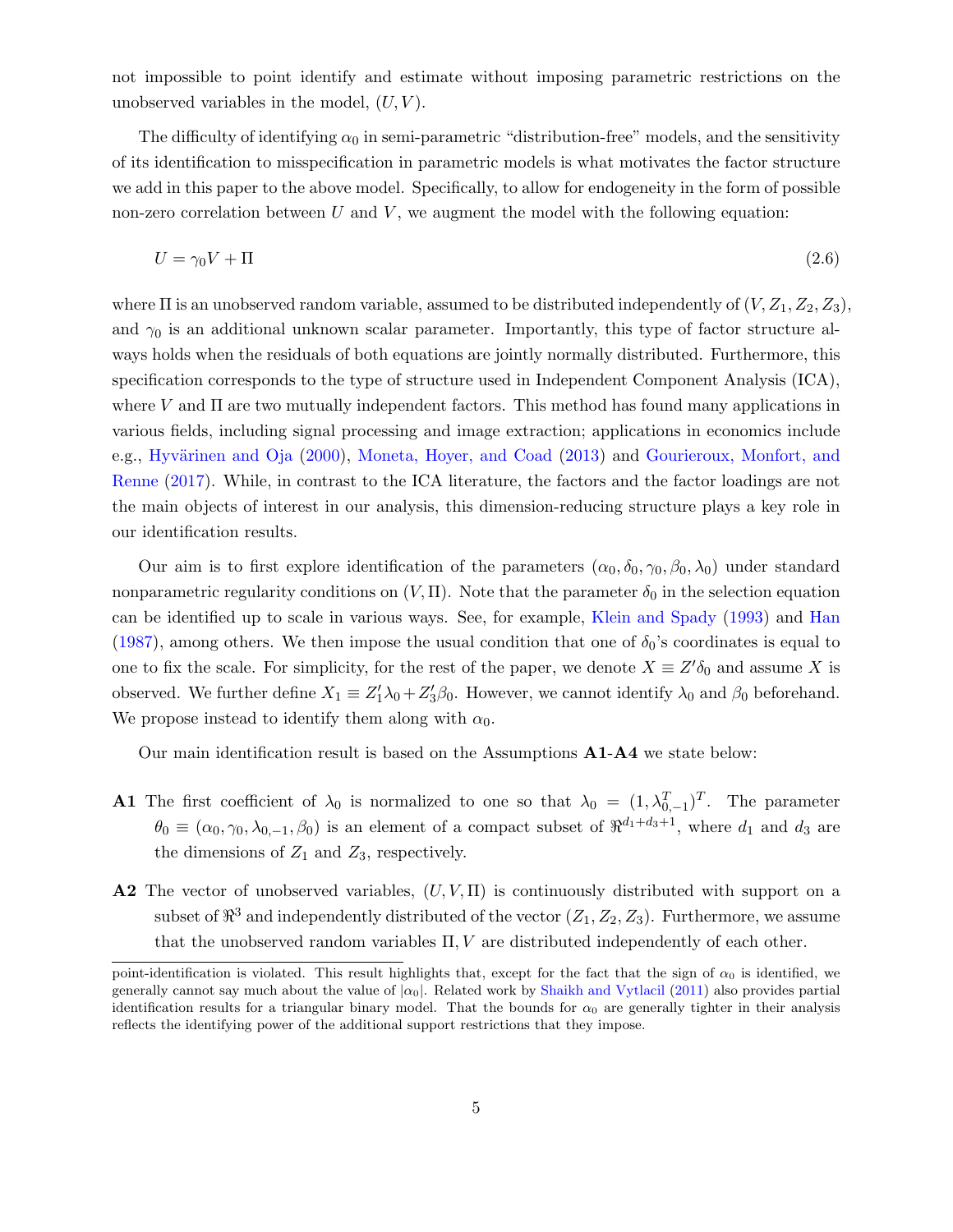- A3 X is continuously distributed with absolute continuous density w.r.t. Lebesgue measure. Its density is bounded and bounded away from zero on any compact subset of its support.
- A4 Let  $Z_{1,-1}$  be all the coordinates of  $Z_1$  except the first one, and  $d = d_1 + d_3 + 1$ . There exist 2d vectors  $\{z_1^{(l)}\}$  $\mathbf{z}_1^{(l)}, \mathbf{z}_3^{(l)}$  $\{(\ell), x^{(l)}\}_{l=1}^d$  and  $\{z_1^{(l)}\}$  $\tilde{z}_3^{(l)}, \tilde{z}_3^{(l)}$  $\{a_3^{(l)}, \tilde{x}^{(l)}\}_{l=1}^d$  in the joint support of  $(Z_1, Z_3, X)$  such that  $\alpha_0 + (z_{1,-1}^{(l)} - \tilde{z}_{1,-}^{(l)}$  $(z_{1,-1}^{(l)})' \lambda_{0,-1} + (z_{3}^{(l)} - \tilde{z}_{3}^{(l)})$  $(\bar{x}_3^{(l)})'\beta_0 - \gamma_0(x^{(l)}-\tilde{x}^{(l)}) = \tilde{z}_{1,1}^{(l)} - z_{1,1}^{(l)}$  $\binom{l}{1,1}, l = 1, \cdots, d$

and rank $(M) = d$ , where

$$
\mathcal{M} = \begin{pmatrix} 1 & \cdots & 1 \\ z_{1,-1}^{(1)} - \tilde{z}_{1,-1}^{(1)} & \cdots & z_{1,-1}^{(d)} - \tilde{z}_{1,-1}^{(d)} \\ z_{3}^{(1)} - \tilde{z}_{3}^{(1)} & \cdots & z_{3}^{(d)} - \tilde{z}_{3}^{(d)} \\ x^{(1)} - \tilde{x}^{(1)} & \cdots & x^{(d)} - \tilde{x}^{(d)} \end{pmatrix}.
$$

Before turning to our main identification result, a couple of remarks are in order.

Remark 2.1. The first part of Assumption A1 is a standard scale normalization. Assumption A2 is also standard in this literature. The assumption that the instruments are independent of the unobservables can also be found in, among others, [Abrevaya et al.](#page-24-7) [\(2010\)](#page-24-7), [Vytlacil and Yildiz](#page-26-3) [\(2007\)](#page-26-3), [Klein et al.](#page-26-6) [\(2015\)](#page-26-6), and [Khan and Nekipelov](#page-25-5) [\(2018\)](#page-25-5). The assumption of independence between  $\Pi$  and V is also made in [Bai and Ng](#page-24-9) [\(2002\)](#page-24-9) and [Carneiro et al.](#page-24-6) [\(2003\)](#page-24-6).

<span id="page-5-1"></span>**Remark 2.2.** Assumptions A3 and A4 impose some restrictions on the distributions of the covariates entering the selection and outcome equations, respectively. Specifically, Assumption A3 requires one component of the covariates Z entering the selection equation to be continuously distributed, which is often required in models with discrete outcomes. In contrast, Assumption A4 only requires some variation of  $(Z_1, Z_3)$ . In particular, the distribution of  $(Z_1, Z_3)$  cannot be degenerate but is allowed to be discrete. This assumption can be interpreted as a full rank condition, which ensures that the system of linear equations that delivers point identification has a unique solution.

We now turn to our main identification result, Theorem [2.1,](#page-5-0) which concludes that under our stated conditions and our factor structure we can attain point identification of the vector of parameters  $\theta_0$ .

<span id="page-5-0"></span>**Theorem 2.1.** Under Assumptions  $A1-A4$ ,  $\theta_0$  is point identified.

An important takeaway from this result, which we discuss further in Subsection [2.2](#page-7-0) below, is that imposing the factor structure [\(2](#page-4-0).6) yields point-identification under weaker support conditions when compared to the existing literature, and does not require a second exclusion restriction either. In particular, our model delivers point-identification of the parameters of interest even in situations where all of the regressors from the outcome equation are discrete. This indicates that, from the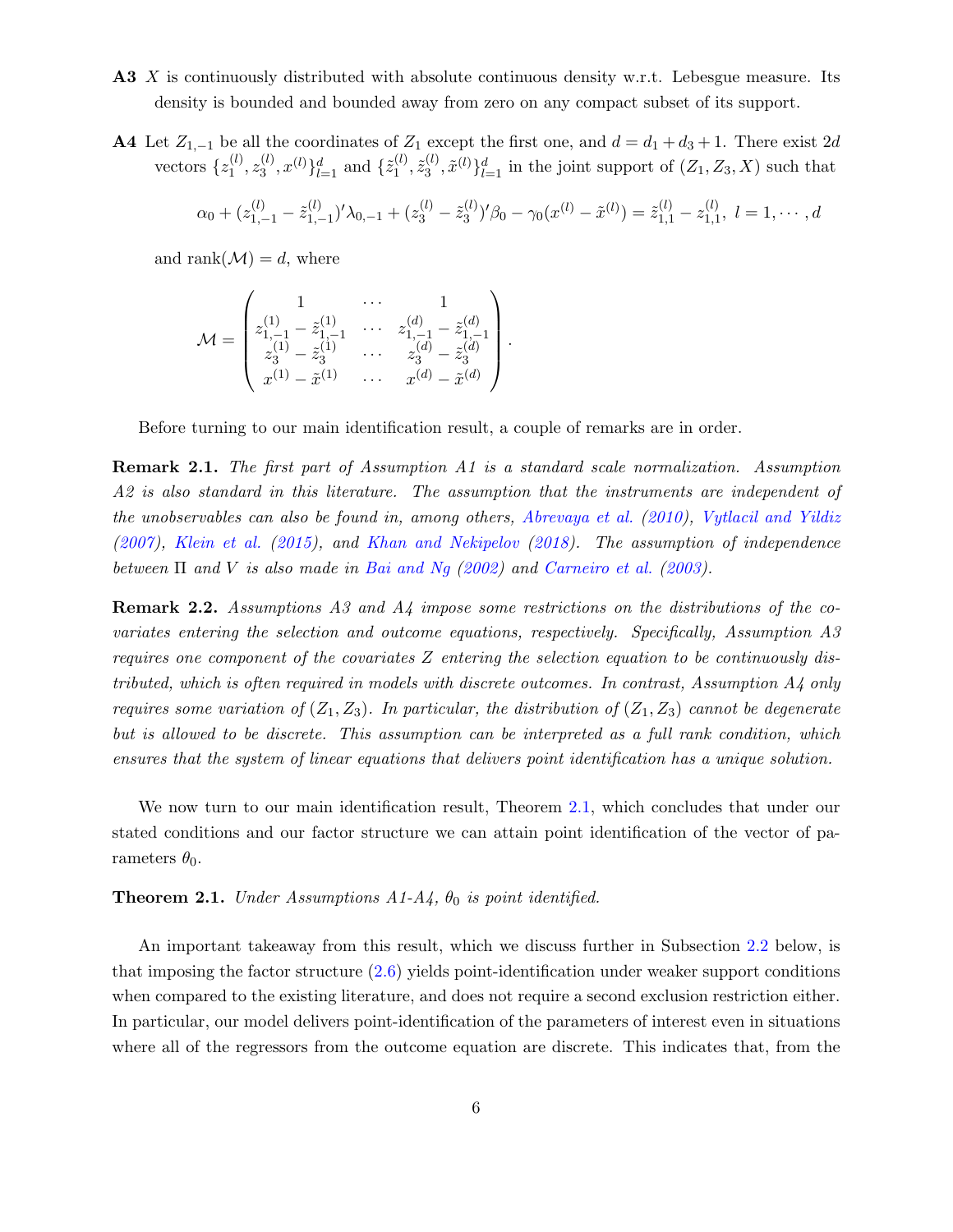selection equation combined with the factor structure that we impose here, we can overturn the non-identification result of [Bierens and Hartog](#page-24-10) [\(1988\)](#page-24-10) which would apply to the outcome equation alone.

The proof of Theorem [2.1,](#page-5-0) which is reported in Section [A](#page-14-0) in the Supplementary Appendix, relies on the fact that, for two observations  $(Z_1, Z_3, X)$  and  $(\tilde{Z}_1, \tilde{Z}_3, \tilde{X}),$ 

<span id="page-6-0"></span>
$$
\partial_x P^{11}(Z_1, Z_3, X) / f_V(X) + \partial_x P^{10}(\tilde{Z}_1, \tilde{Z}_3, \tilde{X}) / f_V(\tilde{X}) = 0
$$
  

$$
\iff \alpha_0 + (Z_1 - \tilde{Z}_1)' \lambda_0 + (Z_3 - \tilde{Z}_3)' \beta_0 - \gamma_0 (X - \tilde{X}) = 0,
$$
 (2.7)

where  $f_V(\cdot)$  is the pdf. of V, which is identified over the support of X, and  $P^{ij}(z_1, z_3, x) \equiv$  $Prob(Y_1 = i, Y_2 = j | Z_1 = z_1, Z_3 = z_3, X = x)$   $(\partial_x P^{ij}(z_1, z_3, x))$  denote the choice probability (partial derivative of the  $ij$ -choice probability with respect to the third argument), which are both identified from the data.

**Remark 1.** This identification result can be extended to the case of a separable nonparametric factor model. Namely, consider the following relationship between unobserved components:

$$
U = g_0(V) + \tilde{\Pi}
$$
\n<sup>(2.8)</sup>

where  $\Pi$  is an unobserved random variable assumed to be distributed independently of V and all instruments.  $q_0(\cdot)$  is an unknown function assumed to satisfy standard smoothness conditions. The parameter of interest is  $(\alpha_0, \lambda_0, \beta_0)$ , but now the unknown nuisance parameter in the factor equation is infinite dimensional. By replacing  $\gamma_0 X$  by  $g_0(X)$  in [\(2.7\)](#page-6-0), we have

$$
\partial_x P^{11}(Z_1, Z_3, X) / f_V(X) + \partial_x P^{10}(\tilde{Z}_1, \tilde{Z}_3, \tilde{X}) / f_V(\tilde{X}) = 0
$$
  

$$
\iff \alpha_0 + (Z_1 - \tilde{Z}_1)' \lambda_0 + (Z_3 - \tilde{Z}_3)' \beta_0 - (g_0(X) - g_0(\tilde{X})) = 0.
$$
 (2.9)

One can then establish identification after modifying the rank condition A4 by replacing  $\gamma_0(x^{(l)} - \tilde{x}^{(l)})$ by  $g_0(x^{(l)}) - g_0(\tilde{x}^{(l)})$ .

**Remark 2.** We assume rank invariance in  $(2.6)$ . It is possible to relax such condition to rank similarity.<sup>[5](#page-6-1)</sup> Specifically, we can consider the following model:

$$
Y_1 = \mathbf{1}\{Z'_1\lambda_0 + Z'_3\beta_0 + \alpha_0 Y_2 - U(Y_2) > 0\}
$$
  

$$
Y_2 = \mathbf{1}\{Z'\delta_0 - V > 0\},
$$

where

 $U(y_2) = \gamma_0 V + \Pi(y_2)$ , for  $y_2 = 0, 1$ .

<span id="page-6-1"></span> $5$ We thank the referee for pointing this out.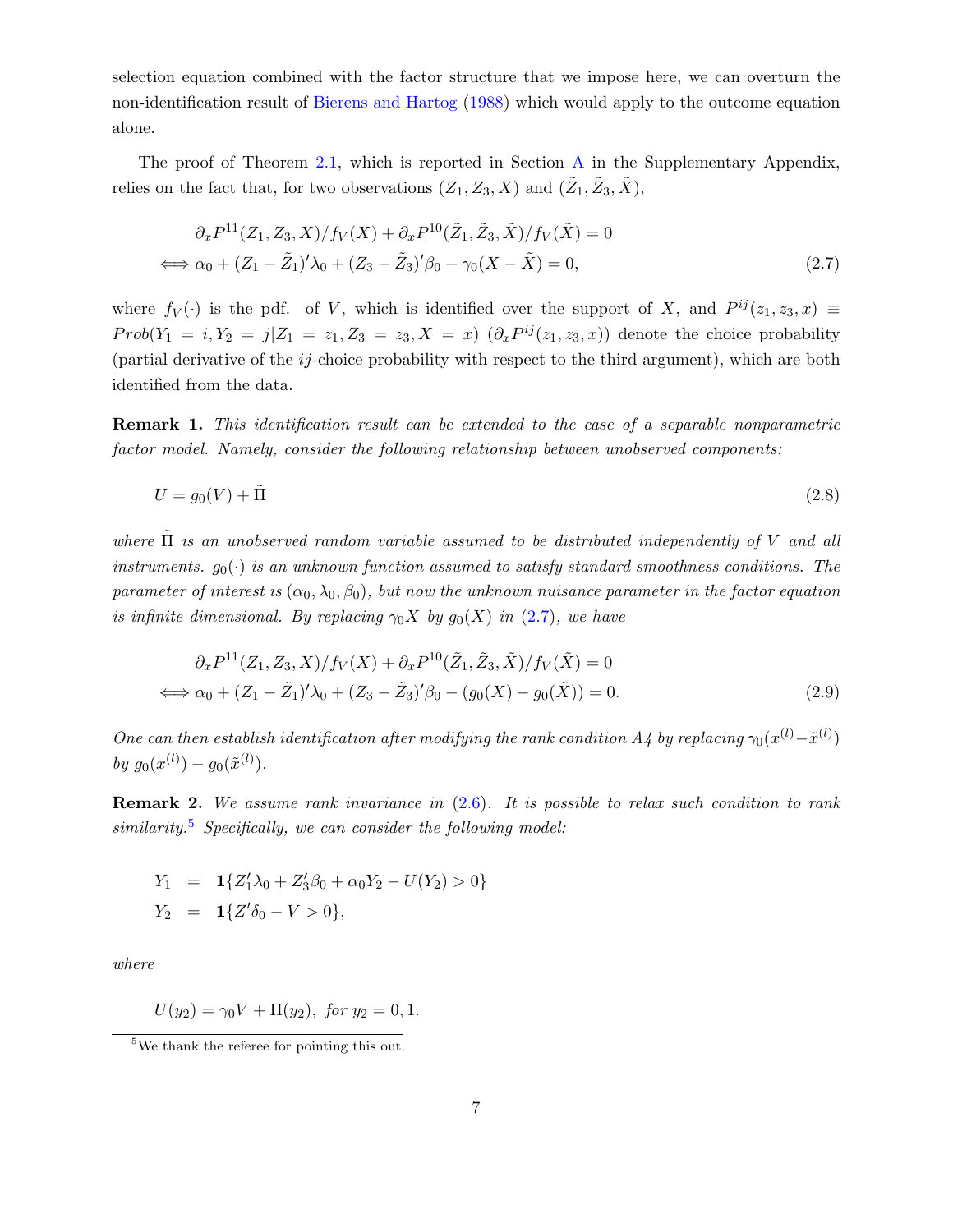We further assume  $(V, \Pi(1), \Pi(0))$  is continuously distributed with support on a subset of  $\mathbb{R}^3$  and independently distributed of the vector  $Z_1, Z_2, Z_3, V$  and  $(\Pi(1), \Pi(0))$  are independent,  $P(\Pi(1) \leq$  $\pi$ ) = P( $\Pi(0) \leq \pi$ ) for  $\pi \in \Re$ , and Assumptions **A1**, **A3**, and **A4** hold. Then, we can identify  $\theta_0$ by a similar argument as the proof of Theorem [2.1.](#page-5-0)

#### <span id="page-7-0"></span>2.2 Connection with Prior Literature

We now discuss in detail how our setup and main identification result relates to the existing literature.

In a related work, [Han and Vytlacil](#page-25-3) [\(2017\)](#page-25-3) consider the identification of a generalized bivariate Probit model.<sup>[6](#page-7-1)</sup> Our linear factor structure and the one-parameter copula model considered in [Han](#page-25-3) [and Vytlacil](#page-25-3) [\(2017\)](#page-25-3) are not nested by each other. First, note that based on the factor structure, we can recover  $F_{\Pi}$ , the distribution of  $\Pi$ , as a function of  $(F_U, F_V, \gamma_0)$  by deconvolution. We can then write the copula of  $(U, V)$  as

$$
F_{U,V}(F_U^{-1}(u), F_V^{-1}(v)) = \int_{-\infty}^{F_V^{-1}(v)} F_\Pi(F_U^{-1}(u) - \gamma_0 w; F_U, F_V, \gamma_0) f_V(w) dw = C(u, v; F_U, F_V, \gamma_0).
$$

The copula depends not only on  $\gamma_0$  but also on two infinite dimensional parameters  $(F_U, F_V)$ . Thus, unlike [Han and Vytlacil](#page-25-3) [\(2017\)](#page-25-3), our factor structure cannot be characterized by a one-parameter copula. In addition, in order to achieve identification, [Han and Vytlacil](#page-25-3) [\(2017\)](#page-25-3) first nonparametrically identify the two marginals by assuming the existence of a full support regressor that is common to both equations.<sup>[7](#page-7-2)</sup> In contrast, our approach does not rely on the existence of such a regressor. Under the factor structure assumed in our analysis, we bypass the nonparametric identification of the marginals as a whole and directly consider the identification of the structural parameters. It follows that our model cannot be nested by the one-parameter copula model considered by [Han](#page-25-3) [and Vytlacil](#page-25-3) [\(2017\)](#page-25-3). On the other hand, there exist one-parameter copula models that cannot be decomposed into linear factor structures.<sup>[8](#page-7-3)</sup> This implies that our model does not nest [Han and](#page-25-3) [Vytlacil](#page-25-3) [\(2017\)](#page-25-3) either.

Our analysis also relates to [Vytlacil and Yildiz](#page-26-3) [\(2007\)](#page-26-3) and [Vuong and Xu](#page-26-7) [\(2017\)](#page-26-7), who consider the identification of  $\alpha_0$  in a triangular binary model. Our identification result, however, differs from theirs in important ways. Namely, denote  $X = Z' \delta_0 = Z'_1 \delta_{1,0} + Z'_2 \delta_{2,0}$ . Then, Assumption A4

<span id="page-7-1"></span> $6$ See also recent work by [Han and Lee](#page-25-9) [\(2019\)](#page-25-9) who study semiparametric estimation and inference in the framework considered by [Han and Vytlacil](#page-25-3) [\(2017\)](#page-25-3).

<span id="page-7-2"></span><sup>7</sup>[Han and Vytlacil](#page-25-3) [\(2017\)](#page-25-3) establish their identification of the coefficient on the endogeneous regressor (Theorems 4.2 and 5.1) under the assumption that the marginal distributions  $F_{\varepsilon}$  and  $F_{\nu}$  are known. Then, they verify this condition by showing the identification of these two marginal distributions using large support common regressors.

<span id="page-7-3"></span><sup>&</sup>lt;sup>8</sup>For instance, suppose that  $(U, V)$  has a Gaussian copula with correlation  $\rho$ , and that the marginal distributions of U and V are uniform [0, 1]. It then follows that, denoting by  $\Phi(.)$  the standard normal cdf.,  $(\Phi^{-1}(U), \Phi^{-1}(V))$ is bivariate normal with correlation  $\rho$ , which in turn yields the following non-linear relationship between U and V:  $U = \Phi(\rho \Phi^{-1}(V) + W)$ , where W is normally distributed and independent from V.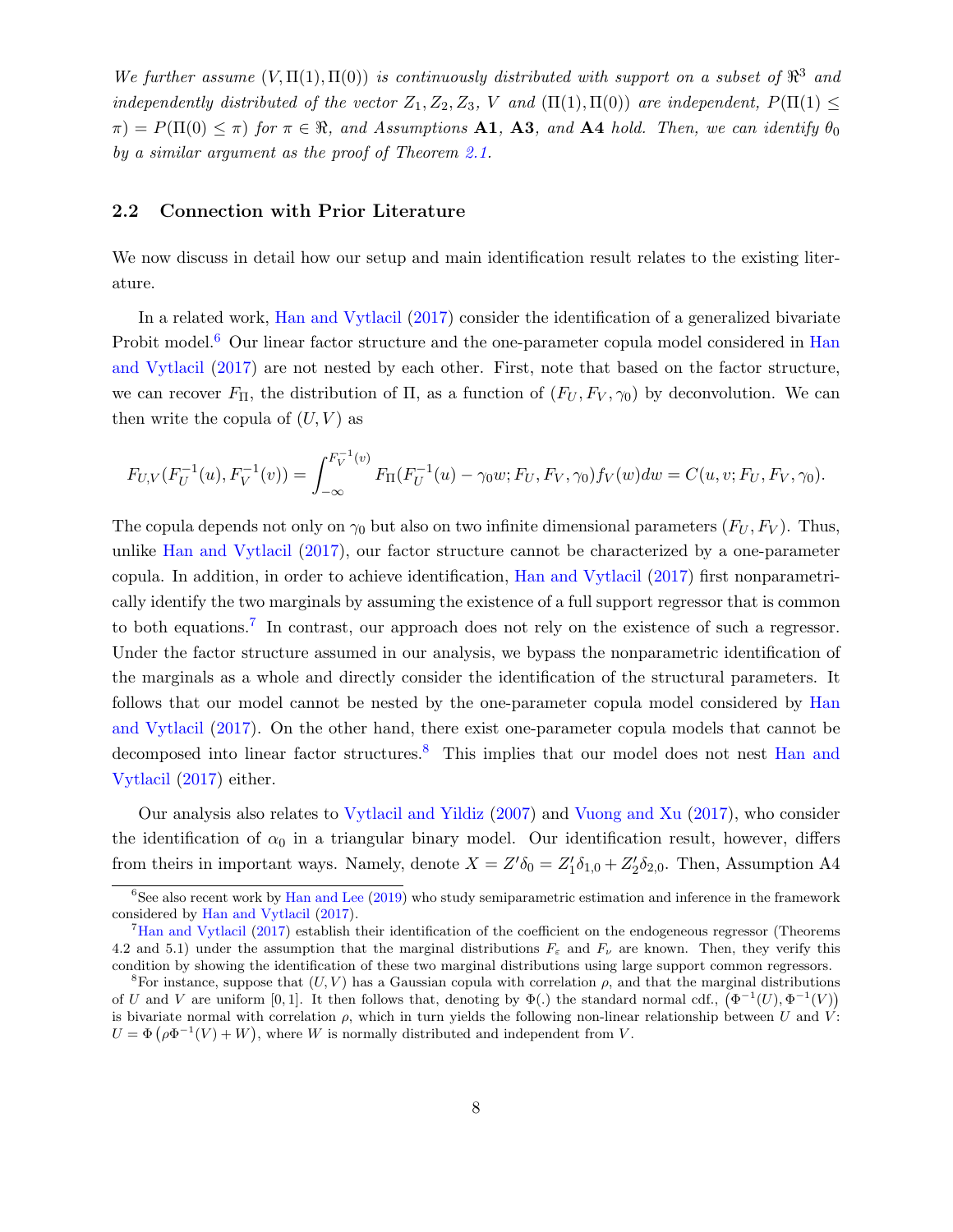implies that we can find a pair of observations  $(z_1, z_2, z_3)$  and  $(\tilde{z}_1, \tilde{z}_2, \tilde{z}_3)$  such that

<span id="page-8-1"></span>
$$
z'_1 \lambda_0 + z'_3 \beta_0 + \alpha_0 - \gamma_0 (z'_1 \delta_{1,0} + z'_2 \delta_{2,0}) = \tilde{z}'_1 \lambda_0 + \tilde{z}'_3 \beta_0 - \gamma_0 (\tilde{z}'_1 \delta_{1,0} + \tilde{z}'_2 \delta_{2,0}).
$$
\n(2.10)

In contrast, using our notation, [Vytlacil and Yildiz](#page-26-3) [\(2007\)](#page-26-3) require that one can find a pair of observations  $(z_1, z_2, z_3)$  and  $(\tilde{z}_1, \tilde{z}_2, \tilde{z}_3)$  such that  $z'\delta_0 = \tilde{z}'\delta_0$  and

<span id="page-8-3"></span>
$$
z_1'\lambda_0 + z_3'\beta_0 + \alpha_0 = \tilde{z}_1'\lambda_0 + \tilde{z}_3'\beta_0.
$$
\n(2.11)

[Vuong and Xu](#page-26-7)  $(2017)$  do not assume the existence of  $Z_3$ . In our binary outcome setup, the functions  $h(0, x, \tau)$  and  $h(1, x, \tau)$  defined in [Vuong and Xu](#page-26-7) [\(2017\)](#page-26-7) are equal to  $1\{x + F^{-1}_{-H}\}$  $\binom{-1}{-U}$  $\tau$   $\geq 0$ } and  $1\{x+\alpha+F^{-1}_{-II}$  $U_{-U}^{-1}(\tau) \ge 0$ , respectively, where  $x = z_1' \lambda_0$  and  $F_{-U}$  is the CDF of  $-U$ . Then, [Vuong](#page-26-7) [and Xu](#page-26-7) [\(2017,](#page-26-7) Assumption C'(ii)) requires that we can find  $z_1$  and  $\tilde{z}_1$  in the support of  $Z_1$  so that for any  $\tau_1, \tau_2$ , if  $1\{\tilde{z}'_1\lambda_0 + F_{-U}^{-1}\}$  $\{z_1^{-1}(\tau_1) \geq 0\} = 1\{\tilde{z}_1\lambda_0 + F_{-U}^{-1}\}$  $\binom{1}{-U}(\tau_2) \geq 0$ , then  $1\{z'_1\lambda_0 + \alpha_0 + F^{-1}_{-U}\}$  $T_{-U}^{-1}(\tau_1) \ge$  $0$ } = 1{ $z_1\lambda_0 + \alpha_0 + F_{-U}^{-1}$  $\binom{n-1}{-U}$  ( $\tau_2$ ) ≥ 0}. Provided that the support of U nests the supports of  $Z'_1\lambda_0$  and  $Z'_1\lambda_0 + \alpha_0$ , [Vuong and Xu](#page-26-7) [\(2017,](#page-26-7) Assumption C'(ii)) is then equivalent to:<sup>[9](#page-8-0)</sup>

$$
z_1'\lambda_0 + \alpha_0 = \tilde{z}_1'\lambda_0. \tag{2.12}
$$

Several remarks are in order. First, note that sufficient support conditions for the restrictions  $(2.10)-(2.12)$  $(2.10)-(2.12)$  $(2.10)-(2.12)$  are  $d(Z'_1\lambda_0+Z'_3\beta_0-Z'\delta_0\gamma_0)\geq |\alpha_0|$ ,  $d(Z'_1\lambda_0+Z'_3\beta_0|Z'\delta_0)\geq |\alpha_0|$ , and  $d(Z'_1\lambda_0|Z'\delta_0)\geq$  $|\alpha_0|$  with a positive probability, respectively, where  $d(\cdot)$  denotes the "length" of its argument. These three support conditions are such that

<span id="page-8-2"></span>
$$
d(Z'_1\lambda_0+Z'_3\beta_0-Z'\delta_0\gamma_0)\geq d(Z'_1\lambda_0+Z'_3\beta_0|Z'\delta_0)\geq d(Z'_1\lambda_0|Z'\delta_0),
$$

where the first and second inequalities are strict if  $Z_2$  and  $Z_3$  have at least one continuous component, respectively. Importantly, we show in Section [C](#page-18-0) of the Supplement that for a version of the triangular binary model with univariate  $Z_2$  and  $Z_3$  and no common regressor  $Z_1$ , the support condition  $d(Z_1'\lambda_0 + Z_3'\beta_0 | Z'\delta_0) \geq |\alpha_0|$  is actually also necessary to the identification of the model without factor structure. This implies that by imposing our factor structure, one can identify values of  $\alpha_0$  in a region that cannot be identified in the model considered by [Vytlacil and Yildiz](#page-26-3) [\(2007\)](#page-26-3). Such region is characterized in Section [C](#page-18-0) of the Supplement.

Second, it directly follows from these support conditions that, in the presence of a factor model and in contrast to both [Vytlacil and Yildiz](#page-26-3) [\(2007\)](#page-26-3) and [Vuong and Xu](#page-26-7) [\(2017\)](#page-26-7), variation in  $Z_2$ helps in the identification of  $\alpha_0$ . In that sense, the factor model allows to restore the intuition from standard IV approaches in linear models that variation in the instrument  $Z_2$  is critical to the

<span id="page-8-0"></span><sup>&</sup>lt;sup>9</sup>To see this, note that if, say,  $z'_1\lambda_0 + \alpha_0 > \tilde{z}'_1\lambda_0$ , then we can find  $\tau_1, \tau_2$  such that  $-z'_1\lambda_0 - \alpha_0 \leq F_{-U}^{-1}(\tau_1) < -\tilde{z}'_1\lambda_0$ and  $F_{-U}^{-1}(\tau_2) < -z'_1 \lambda - \alpha_0 < -\tilde{z}'_1 \lambda_0$ . This violates the above requirement, and thus, shows that [Vuong and Xu](#page-26-7) [\(2017,](#page-26-7) Assumption C'(ii)) implies [\(2.12\)](#page-8-2). On the other hand, if  $z'_1\lambda_0 + \alpha_0 = \tilde{z}'_1\lambda_0$ , then [Vuong and Xu](#page-26-7) [\(2017,](#page-26-7) Assumption C'(ii)) holds trivially.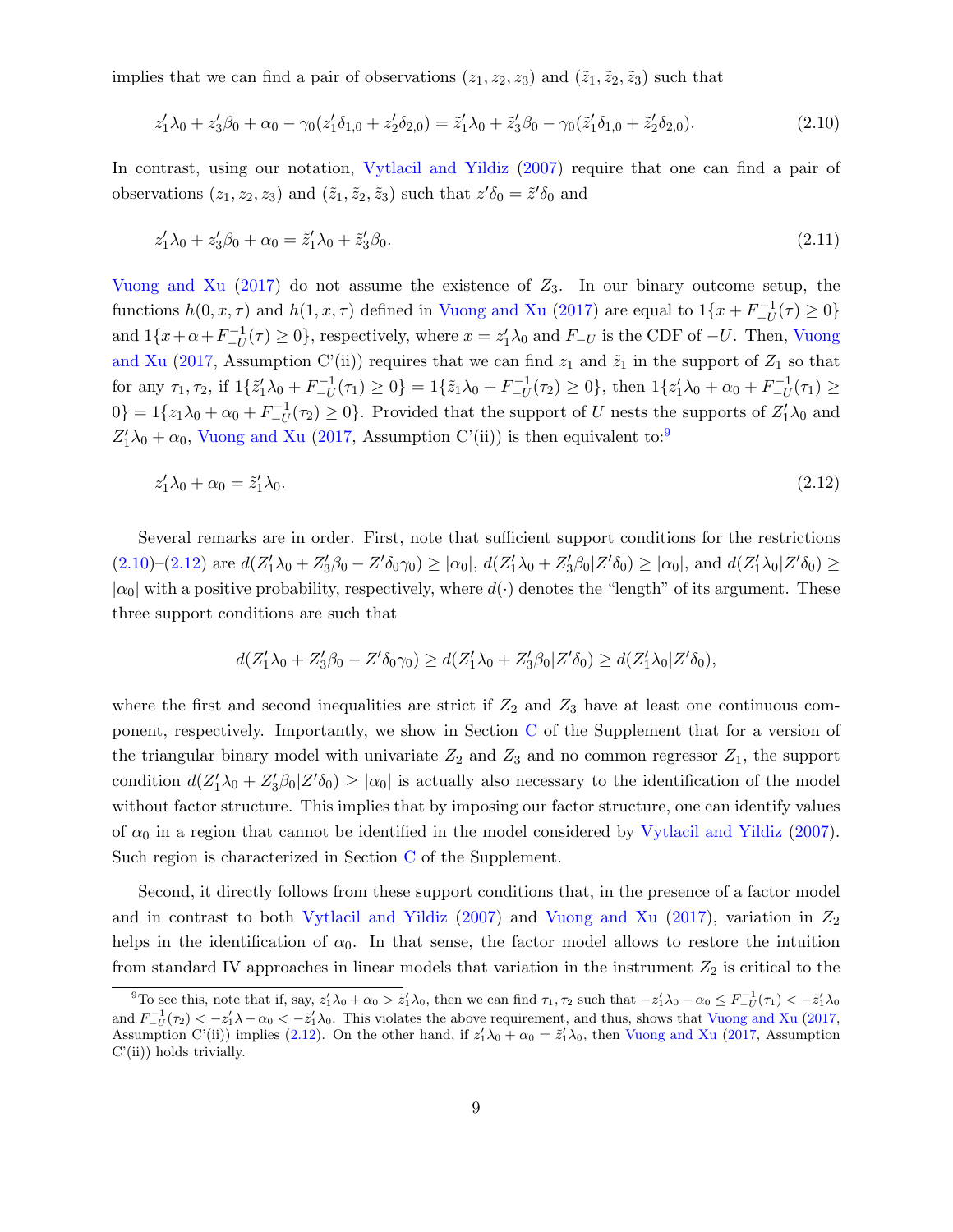identification of the parameters of the outcome equation. Related to this, the support of  $Z_2$  plays an important role in our identification analysis. In particular, if  $Z_2$  is discrete, our identification strategy requires sufficient variation in the variables in the outcome equation, namely  $Z_1$  and  $Z_3$ . In this case, our support requirement is equivalent to that assumed by [Vytlacil and Yildiz](#page-26-3) [\(2007\)](#page-26-3).

Third, another important aspect of Assumption A4 is that it does not impose any constraint on the variables from the outcome equation. Specifically, consider a case where the outcome equation does not contain a variable that is excluded from the selection equation (i.e.,  $\beta_0 = 0$ ), the regressor that is common to both equations,  $Z_1$ , is scalar and binary, and where  $\lambda_0 = 1$ . In this case, one can show that the identifying support conditions associated with [Vytlacil and Yildiz](#page-26-3) [\(2007\)](#page-26-3) [\(2.11\)](#page-8-3) and [Vuong and Xu](#page-26-7) [\(2017\)](#page-26-7) [\(2.12\)](#page-8-2) generally fail to hold, except for a finite set of values  $\alpha_0 \in \{-1, 0, 1\}$ . In contrast, our support restriction [\(2.10\)](#page-8-1) holds under more general conditions: without any restriction on  $\alpha_0$  if one element of  $Z_2$  is continuous with large support, and on a continuum of possible values for  $\alpha_0$  if one element of  $Z_2$  is continuous with bounded support. In that sense, the factor structure replaces the need for a continuous component in  $(Z_1, Z_3)$  in the outcome equation.

Finally, at a high level, our identification strategy shares similarities with the Local Instrumental Variable (LIV) approach that has been proposed by [Heckman and Vytlacil](#page-25-10) [\(2005\)](#page-25-10) and further discussed by [Carneiro and Lee](#page-24-11) [\(2009\)](#page-24-11). In particular, our identifying restriction [\(2.7\)](#page-6-0) can be alternatively derived from a local IV strategy applied to a potential outcomes model characterized by  $Y_1(y_2) = \mathbf{1}\{Z_1'\lambda_0 + Z_3'\beta_0 + \alpha_0y_2 - U > 0\}$ , with treatment given by  $Y_2 = \mathbf{1}\{Z'\delta_0 - V > 0\}$ . In contrast to the LIV literature though, we focus in our analysis on the structural parameter  $\alpha_0$ rather than on the marginal treatment effects. Our identification result shows that, by leveraging the identifying power of the factor structure, one can identify  $\alpha_0$  under weaker support restrictions than in the prior literature. In particular, our strategy makes it possible to use variation in  $X = Z' \delta_0$  to identify  $\alpha_0$ , even when all the components of  $Z_1$  and  $Z_3$  are discrete.<sup>[10](#page-9-1)</sup>

# <span id="page-9-0"></span>3 Extended Factor Structure in the presence of Continuous Measurements

Up until now we have proposed identification and estimation results for a triangular system with a particular factor structure. A disadvantage of this structure is that it only includes one idiosyncratic shock (Π). We consider below an extension that addresses this limitation.

Namely, we consider the following model:

<span id="page-9-2"></span>
$$
Y_1 = \mathbf{1}\{X_1 + \alpha_0 Y_2 - U \ge 0\}
$$
  
\n
$$
Y_2 = \mathbf{1}\{X - V \ge 0\},
$$
\n(3.1)

<span id="page-9-1"></span><sup>&</sup>lt;sup>10</sup>An alternative approach to identifying this parameter can be found in [Lewbel](#page-26-1) [\(2000\)](#page-26-1). In his approach a second equation to model the endogenous variable is not needed, nor is the factor structure we impose. However, he imposes a strong support condition on a variable like  $Z_3$  requiring that it exceeds the length of the unobservable  $U$ .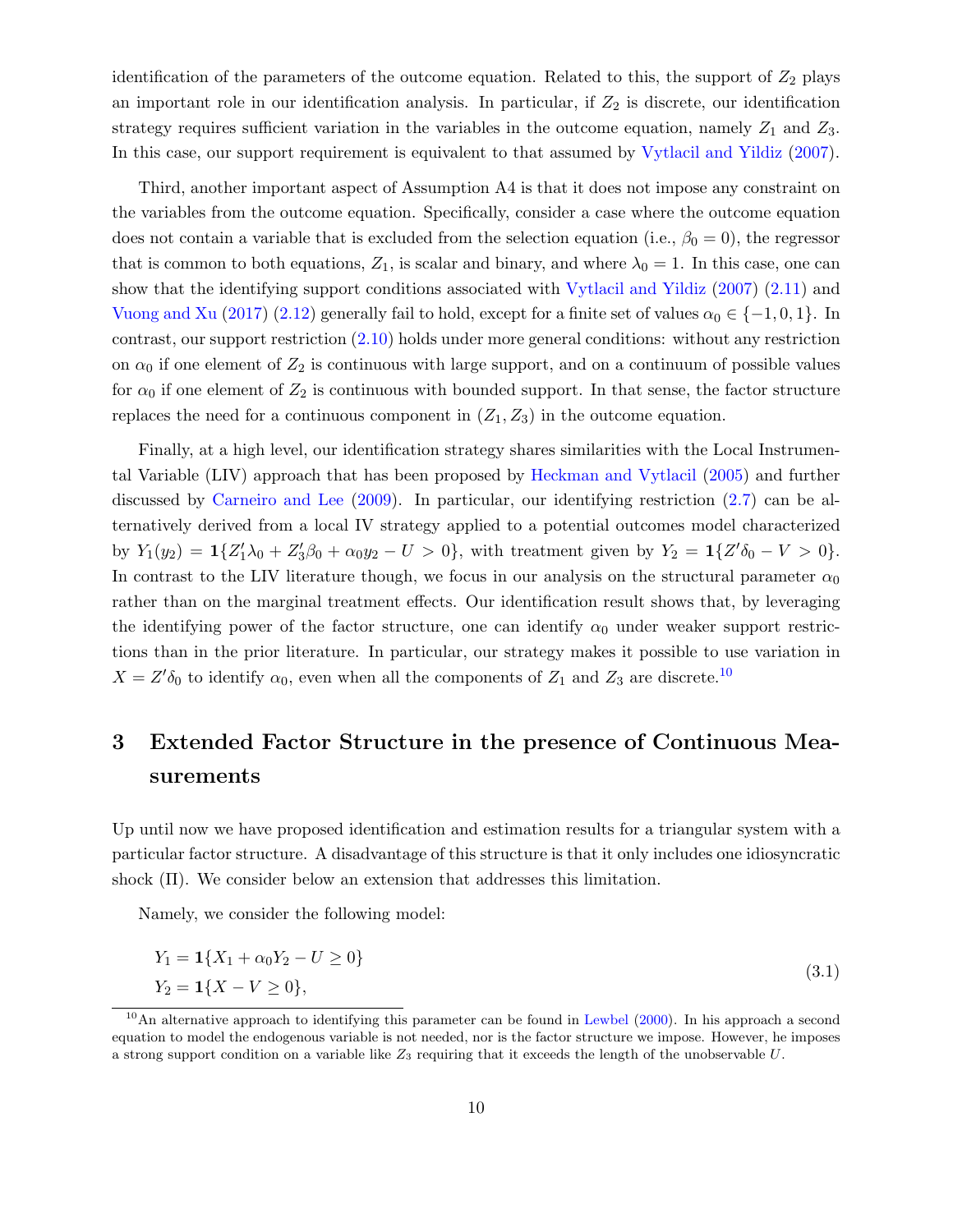where  $X_1 = Z_1' \lambda_0 + Z_3' \beta_0$ ,  $X = Z' \delta_0$ ,  $U = \gamma_0 W + \eta_1$ ,  $V = W + \eta_2$ , and  $(W, \eta_1, \eta_2)$  are mutually independent. In this setup, W can be interpreted as an unobserved confounder that satisfies the matching-on-unobservables condition  $(Y_1(0), Y_1(1)) \perp Y_2 \mid W, X, X_1$  [\(Abbring and Heckman,](#page-24-5) [2007\)](#page-24-5). Recall that, following the arguments in Section [2.1](#page-3-4) above, we assume that X is observed. In addition, we assume two auxiliary continuous measurements

<span id="page-10-1"></span>
$$
Y_3 = \nu_0 W + \eta_3
$$
  
\n
$$
Y_4 = \sigma_0 W + \eta_4,
$$
\n(3.2)

where  $(W, \eta_1, \eta_2, \eta_3, \eta_4)$  are mutually independent, and  $\nu_0 \neq 0.$ <sup>[11](#page-10-0)</sup>

Our identification result is based on the following assumptions:

- **B0** The first coefficient of  $\lambda_0$  is normalized to one so that  $\lambda_0 = (1, \lambda_{0,-1}^T)^T$ . The parameter  $\theta_0 \equiv (\alpha_0, \gamma_0, \lambda_{0,-1}, \beta_0, \nu_0, \sigma_0)$  is an element of a compact subset of  $\Re^{d_1+d_3+3}$ , where  $d_1$  and  $d_3$ are the dimensions of  $Z_1$  and  $Z_3$ , respectively. The vector of unobservables in the outcome and selection equations  $(W, \eta_1, \eta_2, \eta_3)$  are independently distributed of the vector  $(Z_1, Z_2, Z_3)$ . Both  $\eta_1$  and  $\eta_2$  are continuously distributed.
- **B1**  $\gamma_0 \neq 0$ . X is continuously distributed with absolute continuous density w.r.t. Lebesgue measure over the whole real line, conditionally on  $Z_1$  and  $Z_3$ . The unconditional density of X is bounded and bounded away from zero on any compact subset of its support.
- **B2** W is not normally distributed or both  $\eta_3$  and  $\eta_4$  do not have a Gaussian component.

**B3** 
$$
E(\eta_3) = E(\eta_4) = 0
$$
,  $E(|\eta_3|) < \infty$ , and  $E(|\eta_4|) < \infty$ .

- **B4**  $E(\exp(i\zeta\eta_2))$ ,  $E(\exp(i\zeta\eta_3))$ , and  $E(\exp(i\zeta\eta_4))$  do not vanish for any  $\zeta \in \Re$ , where  $i =$ √  $\overline{-1}$ .
- **B5**  $E(\exp(i\zeta W)) \neq 0$  for all  $\zeta$  in a dense subset of  $\Re$ .
- **B6** The distributions of W,  $\eta_2$ , and  $\eta_3$  admit uniformly bounded densities  $f_W(\cdot)$ ,  $f_{\eta_2}(\cdot)$ , and  $f_{\eta_3}(\cdot)$ with respect to the Lebesgue measure that are supported on an interval (which may be infinite), respectively.
- B7 Let  $Z_{1,-1}$  be all the coordinates of  $Z_1$  except the first one, and  $d = d_1 + d_3 + 1$ . There exist 2d vectors  $\{z_1^{(l)}\}$  $\mathbf{z}_1^{(l)}, \mathbf{z}_3^{(l)}$  $\{a_3^{(l)}\}_{l=1}^d$  and  $\{\tilde{z}_1^{(l)}\}$  $\tilde{z}_3^{(l)}, \tilde{z}_3^{(l)}$  $\{u^{(l)}\}_{l=1}^d$  in the joint support of  $(Z_1, Z_3)$  and  $\{w^{(l)}\}_{l=1}^d$ ,  $\{\tilde{w}^{(l)}\}_{l=1}^d$ such that

$$
\alpha_0 + (z_{1,-1}^{(l)} - \tilde{z}_{1,-1}^{(l)})' \lambda_{0,-1} + (z_3^{(l)} - \tilde{z}_3^{(l)})' \beta_0 - \gamma_0 (w^{(l)} - \tilde{w}^{(l)}) = \tilde{z}_{1,1}^{(l)} - z_{1,1}^{(l)}, \ l = 1, \cdots, d
$$

<span id="page-10-0"></span> $11$ In practice, the continuous measurements might also depend on some observable characteristics. Our analysis goes through in this case after residualizing  $Y_3$  and  $Y_4$ .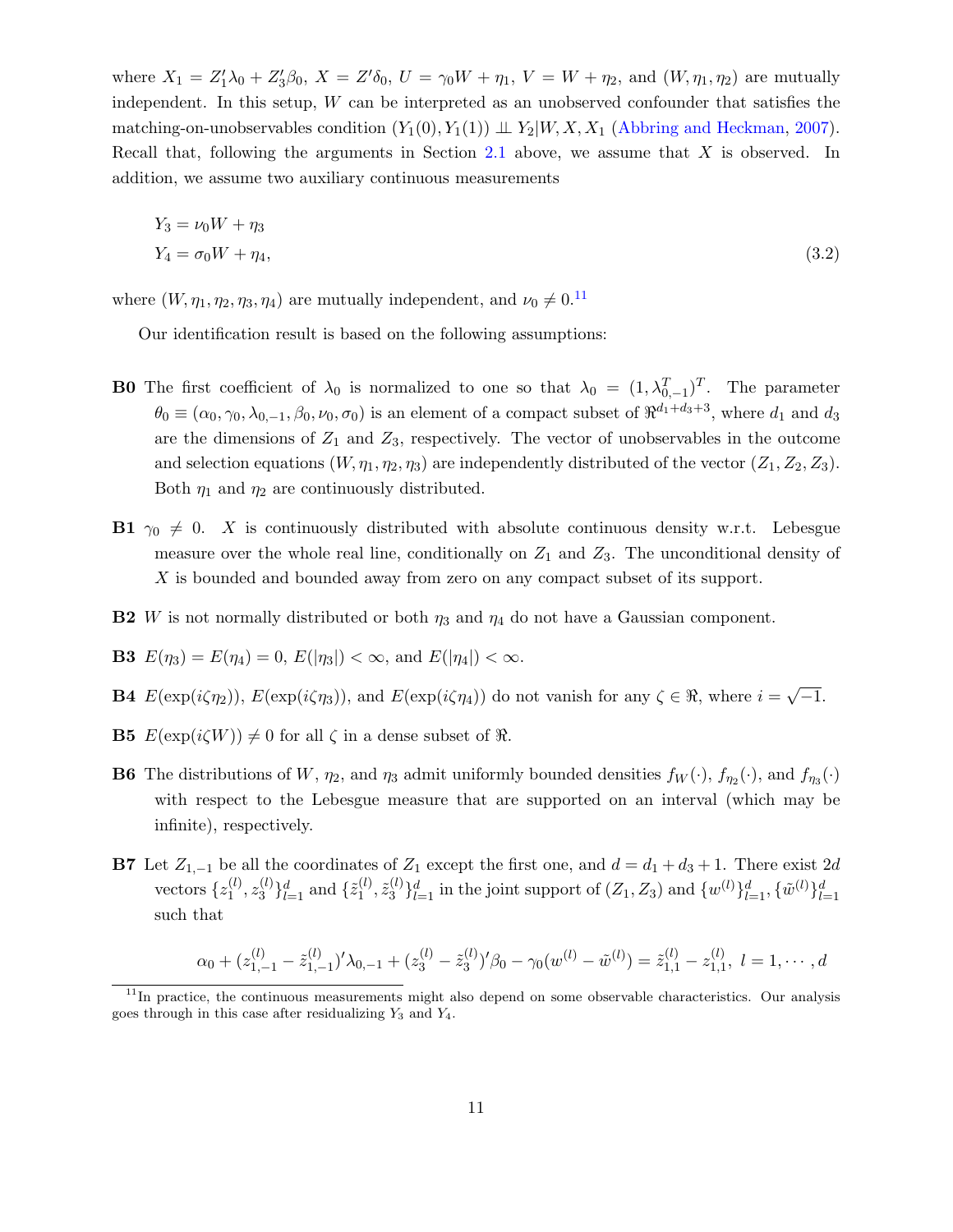and rank $(M) = d$ , where

$$
\mathcal{M} = \begin{pmatrix} 1 & \cdots & 1 \\ z_{1,-1}^{(1)} - \tilde{z}_{1,-1}^{(1)} & \cdots & z_{1,-1}^{(d)} - \tilde{z}_{1,-1}^{(d)} \\ z_{3}^{(1)} - \tilde{z}_{3}^{(1)} & \cdots & z_{3}^{(d)} - \tilde{z}_{3}^{(d)} \\ w^{(1)} - \tilde{w}^{(1)} & \cdots & w^{(d)} - \tilde{w}^{(d)} \end{pmatrix}.
$$

We now discuss these assumptions, before turning to the identification result. First, Assumption B0 is similar to Assumptions A1 and A2. We only need one of the idiosyncratic errors in the continuous measurements to be independent of the covariates because the other one is used to identify the distribution of the common factor  $W$  only. Second, as we assume in Assumption B1 that  $\gamma_0 \neq 0$  and X has full support, the support condition

$$
d(Z'_1\lambda_0+Z'_3\beta_0-\gamma_0X)\geq |\alpha_0|.
$$

holds automatically. The full support condition of  $X$  is necessary to identify the density of  $V$ , which is further used to identify the distribution of  $\eta_2$ . Assumption B1 reinforces this condition by supposing that X has full support conditional on  $Z_1$  and  $Z_3$ , which is needed to identify the parameters from the outcome equation in a second step. Since  $X = Z' \delta_0$  with  $Z = (Z_1, Z_2)$ , this is in turn equivalent to  $Z_2$  having full support conditional on  $Z_1$  and  $Z_3$ . Third, Assumptions B2–B6 imply Assumptions 1 to 4 in [Hu and Schennach](#page-25-11) [\(2013\)](#page-25-11). In practice we add the condition that the characteristic function of  $\eta_2$  does not vanish, which is used for the deconvolution arguments in the proof of Theorem [3.1.](#page-11-0) We refer the reader to [Hu and Schennach](#page-25-11) [\(2013\)](#page-25-11) for more discussions of these assumptions.<sup>[12](#page-11-1)</sup>

#### <span id="page-11-0"></span>**Theorem 3.1.** If  $(3.1)$ – $(3.2)$  and Assumptions **B0–B7** hold, then  $\theta_0$  are identified.

The proof of Theorem [3.1](#page-11-0) can be found in Section [B](#page-15-0) of the Supplement. Several remarks are in order. First, while we allow for a more general factor structure on the unobservables U and  $V$ , we also depart from our baseline specification by supposing that we have access to two continuous noisy measurements of the common factor W. This is a standard requirement in the nonparametric measurement error literature [\(Hu and Schennach,](#page-25-12) [2008\)](#page-25-12). Besides, assuming access to a set of (selection-free) noisy measurements of the unobserved factors is also very standard in the evaluation literature. See, among many others, [Carneiro et al.](#page-24-6) [\(2003\)](#page-24-6), [Heckman and Navarro](#page-25-13) [\(2007\)](#page-25-13), [Heckman and Vytlacil](#page-25-1) [\(2007a\)](#page-25-1), and [Cunha et al.](#page-25-0) [\(2010\)](#page-25-0).

For instance, in applications in labor economics, the unobserved factor W often captures individual ability. This would apply, for example, to the evaluation of the effect of employment while in college  $(Y_2)$  on college graduation  $(Y_1)$ . In this example, natural candidates for  $Z_2$  are local labor market variables, including average wages and unemployment rate, while candidates for  $Z_1$ 

<span id="page-11-1"></span><sup>&</sup>lt;sup>12</sup>Note that [Hu and Schennach](#page-25-11) [\(2013,](#page-25-11) Assumptions 5 and 6) hold automatically in our model with  $\nu_0 \neq 0$ .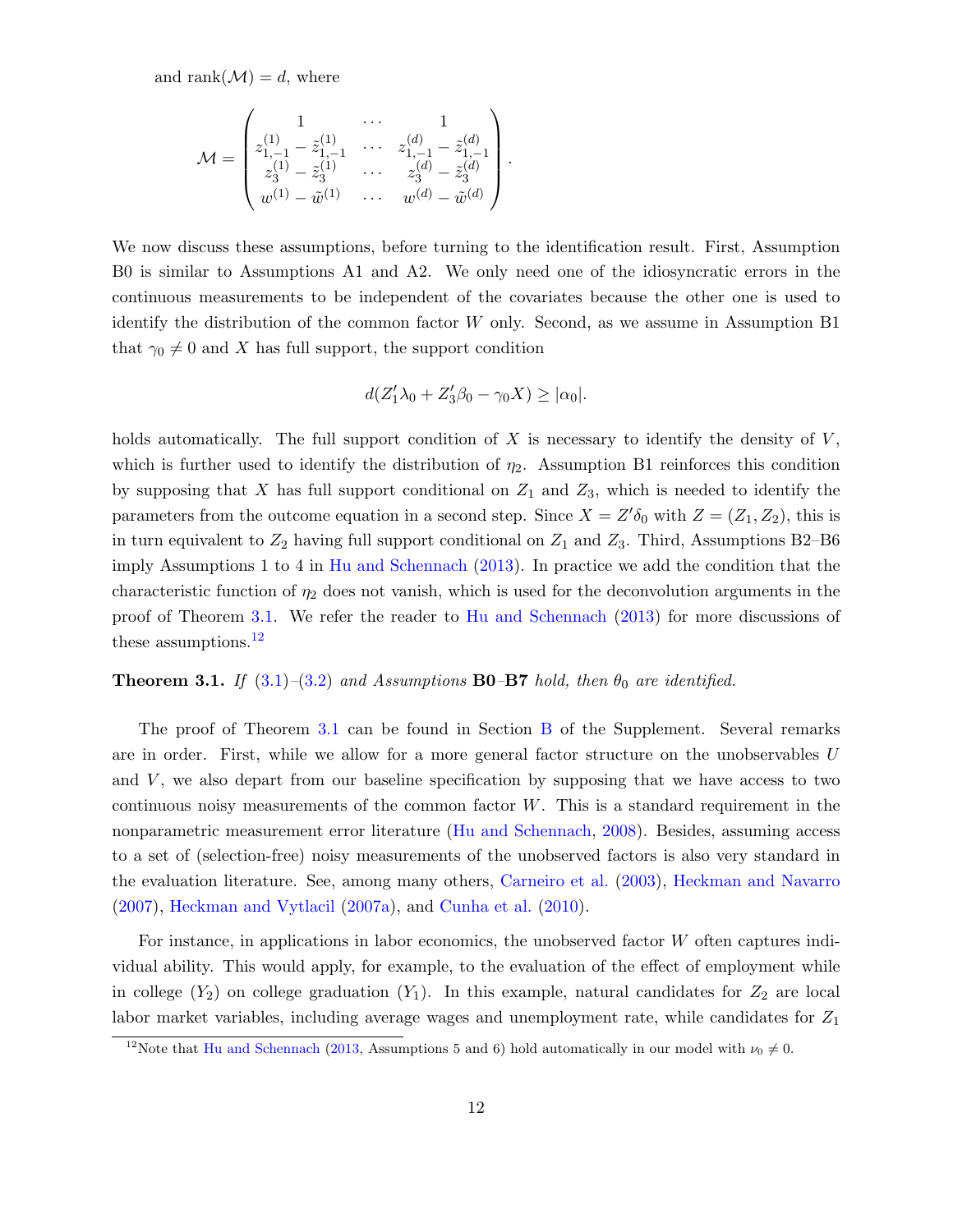include, among others, eligibility to financial aid programs providing tuition subsidy to students who maintain a minimum level of academic achievement.<sup>[13](#page-12-0)</sup> In this context, cognitive skill measurements, such as the ASVAB test components that are available in the NLSY79 and NLSY97 surveys, are natural and often used candidates for the continuous measurements  $(Y_3, Y_4)$  [\(Ashworth](#page-24-2) [et al.,](#page-24-2) [2021\)](#page-24-2).

Second, as is clear from the proof of Theorem [3.1,](#page-11-0) the key purpose of the continuous measurements is to identify the distribution of the common factor W. While we assume in this section that the measurement equations are linear, it is possible to identify  $\theta_0$  with a more general nonlinear system of continuous measurements, provided that the researcher has access to at least three such measurements. One can then combine Theorem 2 in [Cunha et al.](#page-25-0) [\(2010\)](#page-25-0) (Section 3.3, pp. 894-895), that yields identification of the distribution of  $W$ , with the proof of Theorem [3.1](#page-11-0) in order to show identification of  $\theta_0$  for the case of nonlinear auxiliary measurements. Assuming access to a set of at least three measurements also makes it possible to relax the non-normality requirement imposed in Assumption B2.

Third, under the previous set of assumptions, the average treatment effect (ATE) is also identified. Key to this identification result is the full support condition on X given  $Z_1$  and  $Z_3$  (Assumption B1). Note that the conditional ATE given  $X_1 = x_1$  is equal to  $F_U(x_1 + \alpha_0) - F_U(x_1)$ . In addition,

$$
P(Y_1 = 1, Y_2 = 1 | X_1 = x_1, X = x) = F_{U,V}(x_1 + \alpha_0, x).
$$

One can let  $x \to \infty$  so that

$$
\lim_{x \to \infty} P(Y_1 = 1, Y_2 = 1 | X_1 = x_1, X = x) = F_U(x_1 + \alpha_0).
$$

Similarly,

$$
\lim_{x \to -\infty} P(Y_1 = 1, Y_2 = 0 | X_1 = x_1, X = x) = F_U(x_1).
$$

This identifies the conditional and unconditional ATE.

Fourth, similar to the earlier discussions in Remark [2.2](#page-5-1) and Section [2.2,](#page-7-0) Assumption B7 may still hold even when  $Z_3$  is an empty set and  $Z_1$  is discrete, since W is assumed to have full support. In such a case, identification primarily relies on the factor structure and the variation of the covariates in the selection equation, rather than that in the outcome equation. In this respect, this identification result is similar in spirit to Theorem [2.1](#page-5-0) and different from the existing identification results in the literature for triangular binary models, e.g., [Vytlacil and Yildiz](#page-26-3) [\(2007\)](#page-26-3) and [Vuong and Xu](#page-26-7) [\(2017\)](#page-26-7). More generally, in Section [C.2](#page-20-0) in the supplement we establish that the factor model provides identification restrictions that are not otherwise available.<sup>[14](#page-12-1)</sup>

<span id="page-12-0"></span><sup>&</sup>lt;sup>13</sup>See [Scott-Clayton](#page-26-10) [\(2011\)](#page-26-10) for an evaluation of a program of this kind (PROMISE scholarship in West Virginia), and for a discussion of similar merit-based scholarship programs in place in other states.

<span id="page-12-1"></span><sup>&</sup>lt;sup>14</sup>Specifically, we consider a version of the model  $(3.1)$ , where we do not impose the factor structure and allow for an arbitrary (unknown to econometricians) dependence structure across the unobservables of the model. In this case,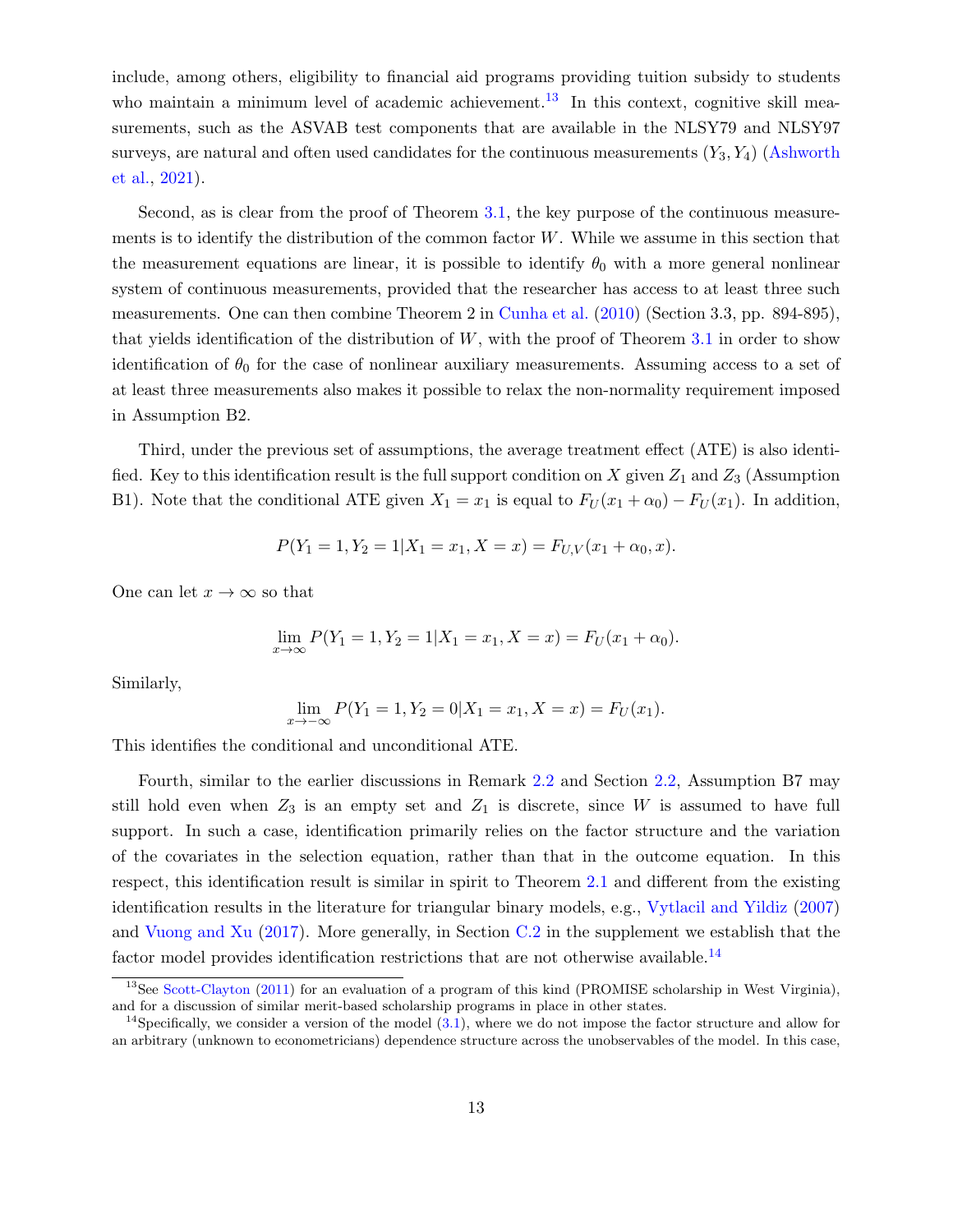Finally, we can relax the rank invariance condition to rank similarity by replacing  $Y_1 = 1\{X_1 +$  $\alpha_0 Y_2 - U \geq 0$  by  $Y_1 = 1\{X_1 + \alpha_0 Y_2 - U(Y_2) \geq 0\}$ . We then require  $U(y_2) = \gamma_0 W + \eta_1(y_2)$  for  $y_2 = 0, 1$ . If Assumptions **B0–B7** hold with  $\eta_1$  replaced by  $(\eta_1(1), \eta_1(0))$  and  $P(\eta_1(1) \le e)$  $P(\eta_1(0) \leq e)$  for  $e \in \Re$ , then we can still identify  $\theta_0$  by a similar argument as the proof of Theorem [3.1.](#page-11-0)

### <span id="page-13-0"></span>4 Conclusion

In this paper, we explore the identifying power of linear factor structures in the context of simultaneous binary response models. We impose two alternative types of factor structures on the unobservables of the model. The first setup is a natural distribution-free extension of the bivariate Probit model, while the second model corresponds to a standard linear factor model with one common factor and two equation-specific idiosyncratic shocks. We establish that both factor models have identifying power in that they make it possible to relax some of the exclusion and support conditions typically required for identification in this class of models [\(Vytlacil and Yildiz,](#page-26-3) [2007\)](#page-26-3). Overall, our analysis adds to our understanding of the identifying power of factor models, beyond their well known usefulness to recover the joint distribution of potential outcomes from the marginal distributions.

The work here opens areas for future research. The factor structure we assume could prove useful in more general nonlinear models. For instance, non-triangular discrete systems have shown to be an effective way to model entry games in the empirical industrial organization literaturesee, for example, [Tamer](#page-26-11) [\(2003\)](#page-26-11). However, as shown in [Khan and Nekipelov](#page-25-5) [\(2018\)](#page-25-5), identification of structural parameters in these models can be even more challenging than for the triangular model considered in this paper, and furthermore, as shown recently in [Khan and Nekipelov](#page-26-12) [\(2021\)](#page-26-12), conducting valid uniform interest in all these models is very difficult. It would be useful to determine if factor structures on the unobservables could alleviate this problem. We leave this open question to future work.

we show non-identification of  $\alpha_0$  as long as  $|\alpha_0| > b - a$ , where [a, b] denotes the conditional support of  $X_1$  given X and, consistent with our Assumption B1, X has full support on the real line. However, by imposing the factor structure (and other conditions implied by B0–B7), Theorem [3.1](#page-11-0) shows that  $\alpha_0$  is identified for this model even when  $|\alpha_0| > b - a.$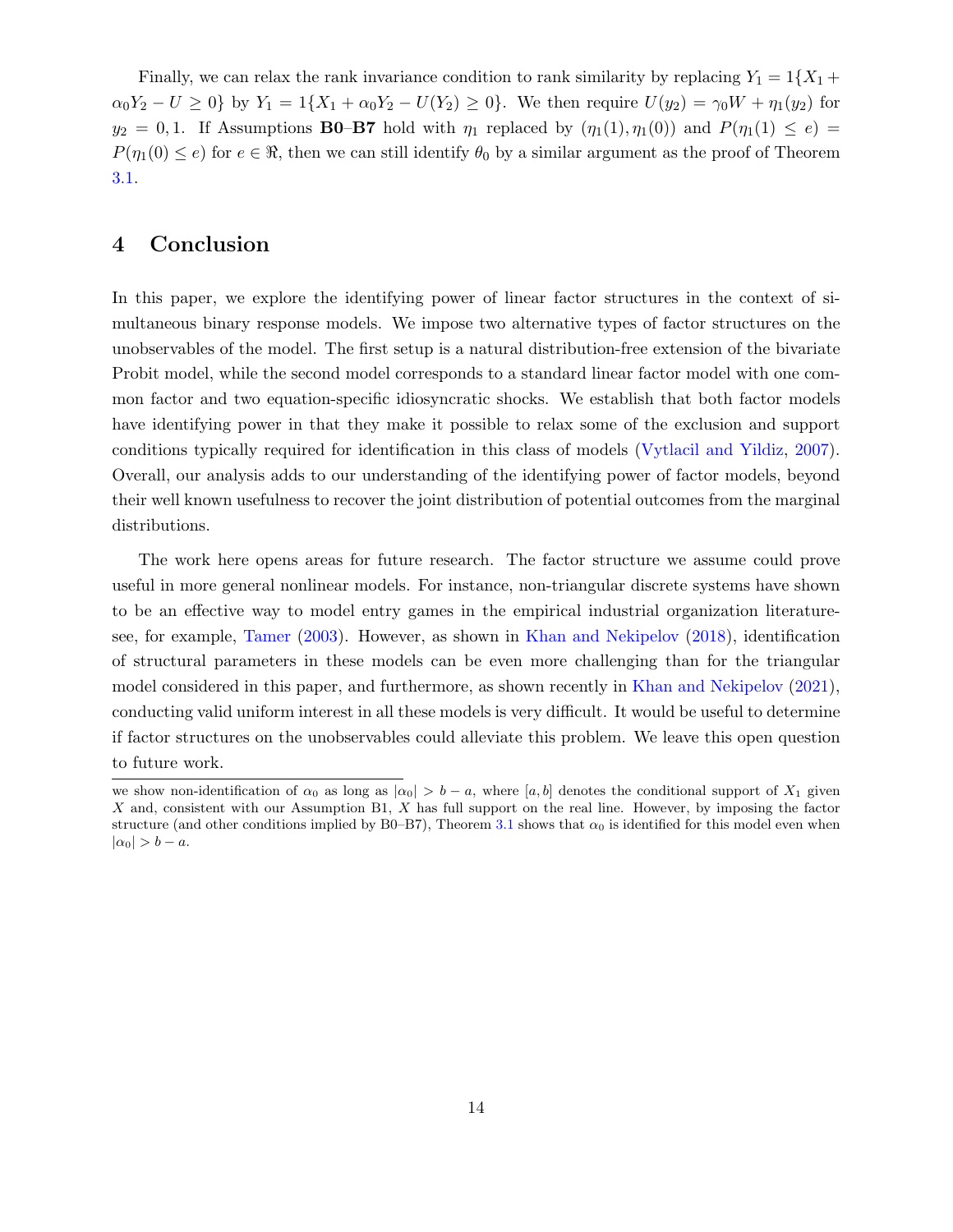## <span id="page-14-0"></span>A Proof of Theorem [2.1](#page-5-0)

Proof: Note that

$$
P^{11}(z_1, z_3, x) = \int_{-\infty}^{x} F_{\Pi}(z_1' \lambda_0 + z_3' \beta_0 + \alpha_0 - \gamma_0 v) f_V(v) dv
$$
  

$$
P^{10}(\tilde{z}_1, \tilde{z}_3, \tilde{x}) = \int_{\tilde{x}}^{+\infty} F_{\Pi}(\tilde{z}_1' \lambda_0 + \tilde{z}_3' \beta_0 - \gamma_0 v) f_V(v) dv.
$$

Taking derivatives w.r.t. the third argument of the LHS function, we obtain

$$
\partial_x P^{11}(z_1, z_3, x) / f_V(x) = F_{\Pi}(z_1' \lambda_0 + z_3' \beta_0 + \alpha_0 - \gamma_0 x)
$$

$$
-\partial_x P^{10}(\tilde{z}_1, \tilde{z}_3, \tilde{x}) / f_V(\tilde{x}) = F_{\Pi}(\tilde{z}_1' \lambda_0 + \tilde{z}_3' \beta_0 - \gamma_0 \tilde{x}).
$$

By Assumption A4, we know that there exists pairs such that

$$
Z_1'\lambda_0+Z_3'\beta_0+\alpha_0-\gamma_0X=\tilde{Z}_1'\lambda_0+\tilde{Z}_3'\beta_0-\gamma_0\tilde{X}.
$$

Because  $F_{\Pi}(\cdot)$  is monotone increasing, we have

$$
\partial_x P^{11}(Z_1, Z_3, X) / f_V(X) + \partial_x P^{10}(\tilde{Z}_1, \tilde{Z}_3, \tilde{X}) / f_V(\tilde{X}) = 0
$$
  

$$
\iff \alpha_0 + (Z_1 - \tilde{Z}_1)' \lambda_0 + (Z_3 - \tilde{Z}_3)' \beta_0 - \gamma_0 (X - \tilde{X}) = 0
$$

Note the LHS of the above display is identified from data. Denote  $Z_{1,1}$  as the first element of  $Z_1$ , whose coefficient is set to one. The rest of  $Z_1$  is denoted as  $Z_{1,-1}$ , whose coefficient is denoted as  $\lambda_{0,-1}$ . Then, we have

$$
\alpha_0 + (Z_{1,-1} - \tilde{Z}_{1,-1})' \lambda_{0,-1} + (Z_3 - \tilde{Z}_3)' \beta_0 - \gamma_0 (X - \tilde{X}) = \tilde{Z}_{1,1} - Z_{1,1}.
$$

Then, by Assumption **A4**, we can find  $(z_1^{(l)})$  $\mathbf{z}_1^{(l)}, \mathbf{z}_3^{(l)}$  $\binom{l}{3}$ ,  $x^{(l)}$ ) $_{l=1}^{d}$  and  $(\tilde{z}_1^{(l)}$  $^{(l)}_{1}, \tilde{z}^{(l)}_{3}$  $\left( \begin{smallmatrix} (l), \\ 3 \end{smallmatrix} \right)_{l=1}^d$  such that

rank 
$$
\begin{pmatrix} 1 & \cdots & 1 \\ z_{1,-1}^{(1)} - \tilde{z}_{1,-1}^{(1)} & \cdots & z_{1,-1}^{(d)} - \tilde{z}_{1,-1}^{(d)} \\ z_{3}^{(1)} - \tilde{z}_{3}^{(1)} & \cdots & z_{3}^{(d)} - \tilde{z}_{3}^{(d)} \\ x^{(1)} - \tilde{x}^{(1)} & \cdots & x^{(d)} - \tilde{x}^{(d)} \end{pmatrix} = d.
$$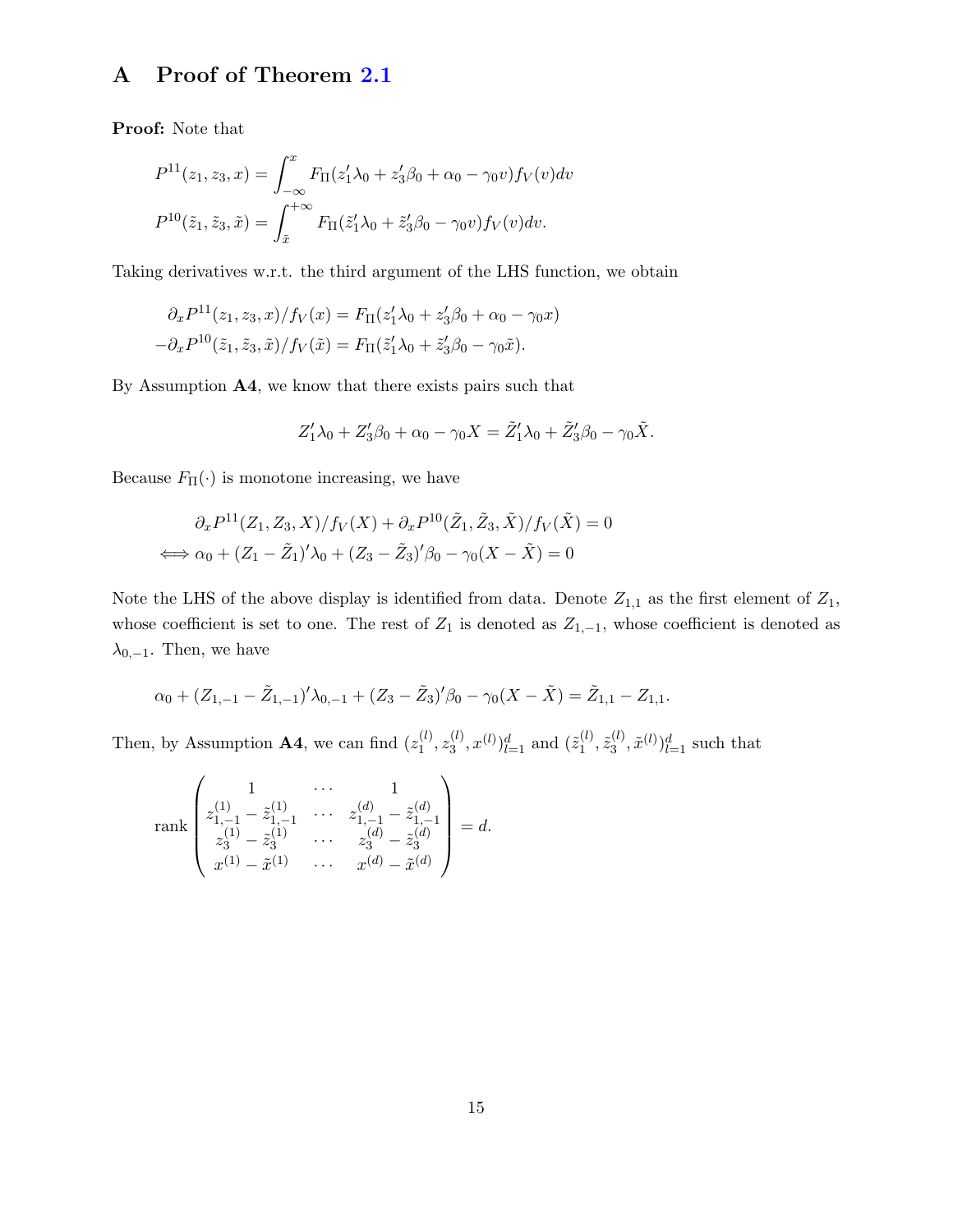Then, we can identify  $(\alpha_0, \lambda_0, \beta_0, \gamma_0)$  by solving the linear system that

$$
\alpha_0 + (z_{1,-1}^{(1)} - \tilde{z}_{1,-1}^{(1)})' \lambda_{0,-1} + (z_3^{(1)} - \tilde{z}_3^{(1)})' \beta_0 - \gamma_0 (x^{(1)} - \tilde{x}^{(1)}) = \tilde{z}_{1,1}^{(1)} - z_{1,1}^{(1)},
$$
  
\n
$$
\vdots
$$
  
\n
$$
\alpha_0 + (z_{1,-1}^{(d)} - \tilde{z}_{1,-1}^{(d)})' \lambda_{0,-1} + (z_3^{(d)} - \tilde{z}_3^{(d)})' \beta_0 - \gamma_0 (x^{(d)} - \tilde{x}^{(d)}) = \tilde{z}_{1,1}^{(d)} - z_{1,1}^{(d)}.
$$

This concludes the proof.

### <span id="page-15-0"></span>B Proof of Theorem [3.1](#page-11-0)

For notation simplicity, we write  $\tilde{W} = \nu_0 W$ ,  $\tilde{\sigma}_0 = \sigma_0/\nu_0$ ,  $\tilde{\nu}_0 = 1/\nu_0$ , and

$$
Y_2 = \mathbf{1}\{X \ge \tilde{\nu}_0 \tilde{W} + \eta_2\}
$$
  
\n
$$
Y_3 = \tilde{W} + \eta_3
$$
  
\n
$$
Y_4 = \tilde{\sigma}_0 \tilde{W} + \eta_4.
$$

Because Assumptions B2–B6 hold, by applying [Hu and Schennach](#page-25-11) [\(2013,](#page-25-11) Theorem 1) to  $Y_3$  and Y<sub>4</sub>, we can identify the densities for  $\nu_0 W = \tilde{W}$ ,  $\eta_3$ , and  $\eta_4$  as well as  $\sigma_0/\nu_0 = \tilde{\sigma}_0$ .

Then, we have

$$
\partial_{y_3} P(Y_2 = 1, Y_3 \le y_3 | X = x) = \partial_{y_3} \int F_{\eta_2}(x - \tilde{\nu}_0 w) F_{\eta_3}(y_3 - w) f_{\tilde{W}}(w) dw
$$
  
= 
$$
\int F_{\eta_2}(x - \tilde{\nu}_0 w) f_{\eta_3}(y_3 - w) f_{\tilde{W}}(w) dw.
$$

Applying Fourier transform w.r.t.  $y_3$  on both sides, we have

$$
\mathcal{F}(\partial_{y_3} P(Y_2=1, Y_3\leq \cdot|X=x))(t)=\mathcal{F}(F_{\eta_2}(x-\tilde{\nu}_0\cdot)f_{\tilde{W}}(\cdot))(t)\mathcal{F}(f_{\eta_3}(\cdot))(t),
$$

where for a generic function  $g(w)$ ,

$$
\mathcal{F}(g(\cdot))(t) = \frac{1}{\sqrt{2\pi}} \int \exp(-2\pi i t w) g(w) dw.
$$

Therefore,

<span id="page-15-1"></span>
$$
\frac{\mathcal{F}^{-1}\left(\frac{\mathcal{F}(\partial_{y_3}P(Y_2=1,Y_3\leq |X=x))(\cdot)}{\mathcal{F}(f_{\eta_3}(\cdot))(\cdot)}\right)(w)}{f_{\tilde{W}}(w)} = F_{\eta_2}(x-\tilde{\nu}_0w),\tag{B.3}
$$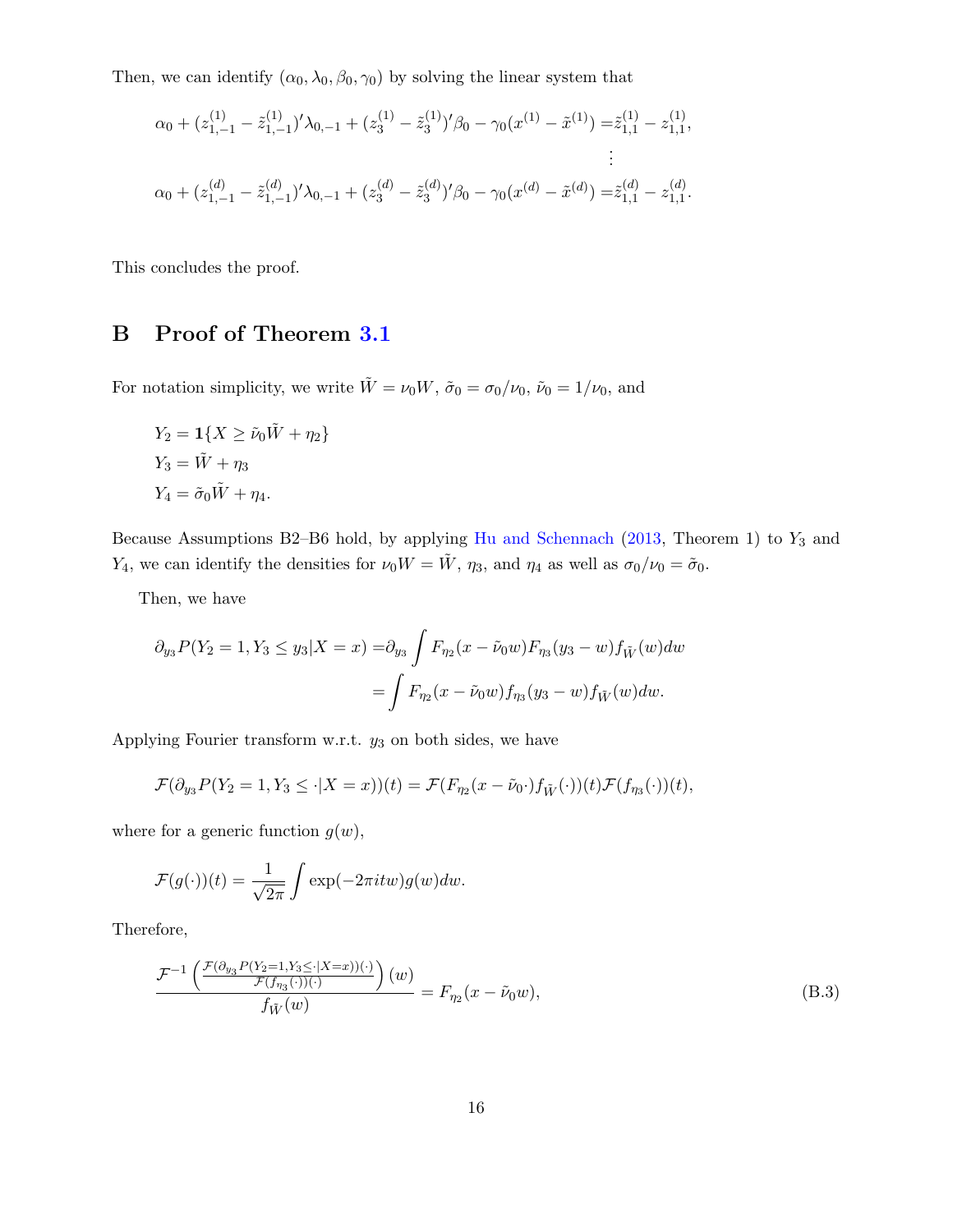where for a generic function  $g(w)$ ,

$$
\mathcal{F}^{-1}(g(\cdot))(t) = \frac{1}{\sqrt{2\pi}} \int \exp(2\pi itw)g(w)dw.
$$

Note the LHS of  $(B.3)$  can be identified from data. We choose two pairs  $(x, w)$  and  $(x', w')$  such that  $w \neq w'$  and

$$
\frac{\mathcal{F}^{-1}\left(\frac{\mathcal{F}(\partial_{y_3}P(Y_2=1,Y_3\leq |X=x))(\cdot)}{\mathcal{F}(f_{\eta_3}(\cdot))(\cdot)}\right)(w)}{f_{\tilde{W}}(w)}=\frac{\mathcal{F}^{-1}\left(\frac{\mathcal{F}(\partial_{y_3}P(Y_2=1,Y_3\leq |X=x'))(\cdot)}{\mathcal{F}(f_{\eta_3}(\cdot))(\cdot)}\right)(w')}{f_{\tilde{W}}(w')}.
$$

Then, given the monotonicity of  $F_{\eta_2}$ , we have

$$
x - \tilde{\nu}_0 w = x' - \tilde{\nu}_0 w',
$$

or

$$
\tilde{\nu}_0 = (x - x')/(w - w'),
$$

which is identified. Given the identification of  $\tilde{\nu}_0$  and the distribution of  $\tilde{W}$ , we can identify the distribution of  $W = \tilde{\nu}_0 \tilde{W}$ . Recall  $F_{\eta_1}(\cdot)$  and  $f_{\eta_2}(\cdot)$  are the CDF and PDF of  $\eta_1$  and  $\eta_2$ , respectively. Then, we have

$$
P(Y_2 = 1 | X = x) = P(W + \eta_2 \le x).
$$

Because X has full support, we can identify the distribution of  $W + \eta_2$ . Then, it follows from standard deconvolution argument and the fact that the distribution of  $W$  is identified that we can identify the distribution of  $\eta_2$ . In addition, note that

$$
P^{11}(z_1, z_3, x) = P(Y_1 = 1, Y_2 = 1 | Z_1 = z_1, Z_3 = z_3, X = x)
$$
  
= 
$$
\int F_{\eta_1}(z_1' \lambda_0 + z_3' \beta_0 + \alpha_0 - \gamma_0 w) F_{\eta_2}(x - w) f_W(w) dw
$$

and

$$
P^{10}(z_1, z_3, x) = P(Y_1 = 1, Y_2 = 0 | Z_1 = z_1, Z_3 = z_3, X = x)
$$
  
= 
$$
\int F_{\eta_1}(z_1' \lambda_0 + z_3' \beta_0 - \gamma_0 w)(1 - F_{\eta_2}(x - w)) f_W(w) dw.
$$

Taking derivatives of  $P^{11}(z_1, z_3, x)$  and  $P^{10}(z_1, z_3, x)$  w.r.t. x, we have

<span id="page-16-0"></span>
$$
\partial_x P^{11}(z_1, z_3, x) = \int F_{\eta_1}(z_1' \lambda_0 + z_3' \beta_0 + \alpha_0 - w) f_{\eta_2}(x - w) f_W(w) dw \tag{B.4}
$$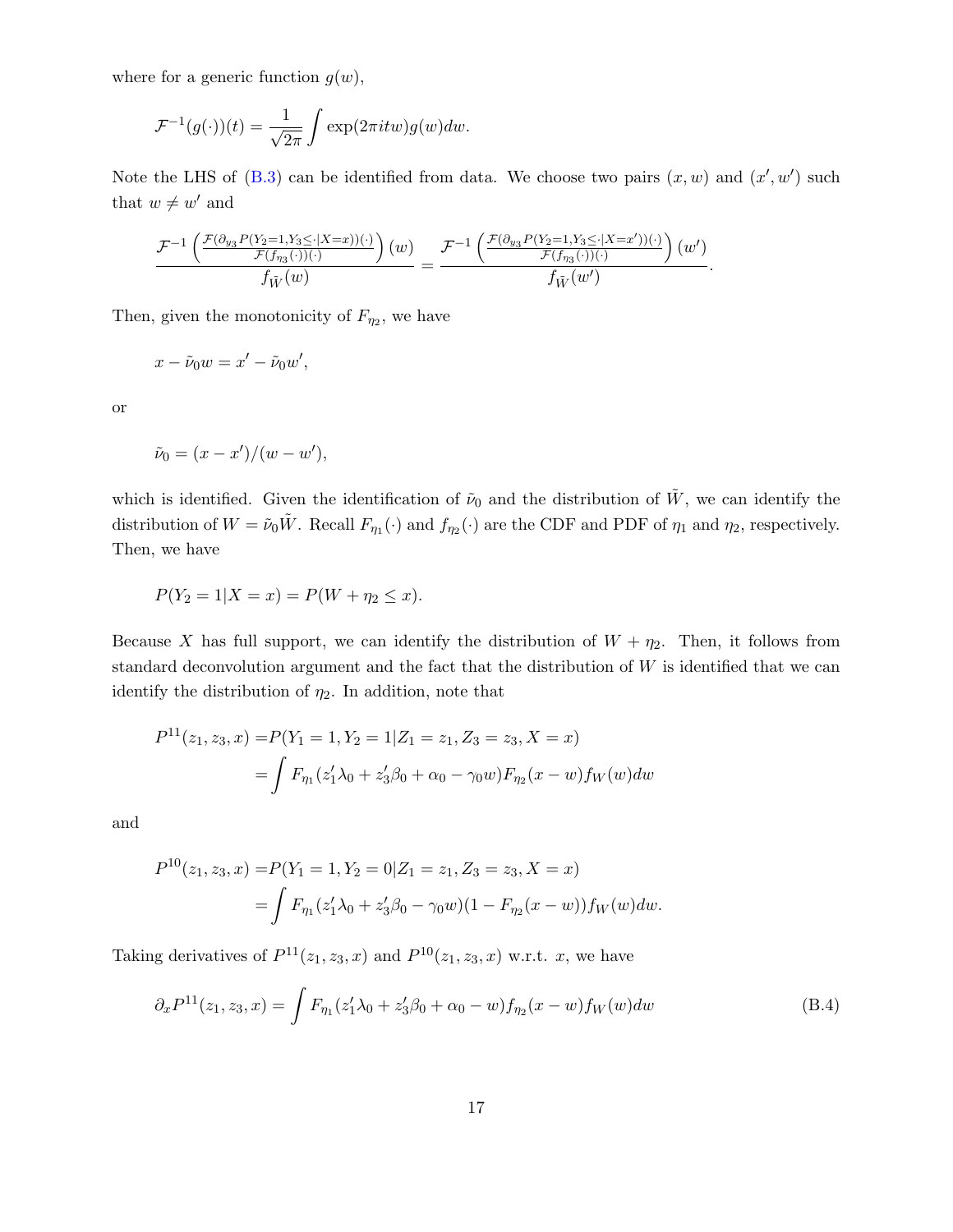and

<span id="page-17-0"></span>
$$
-\partial_x P^{10}(z_1, z_3, x) = \int F_{\eta_1}(z_1' \lambda_0 + z_3' \beta_0 - \gamma_0 w) f_{\eta_2}(x - w) f_W(w) dw.
$$
 (B.5)

Applying Fourier transform on both sides of [\(B.4\)](#page-16-0) and [\(B.5\)](#page-17-0), we have

<span id="page-17-1"></span>
$$
\mathcal{F}(\partial_x P^{11}(z_1, z_3, \cdot)) = \mathcal{F}(F_{\eta_1}(z_1'\lambda_0 + z_3'\beta_0 + \alpha_0 - \cdot)f_W(\cdot))\mathcal{F}(f_{\eta_2}(\cdot))
$$
\n(B.6)

and

$$
\mathcal{F}(-\partial_x P^{10}(z_1, z_3, \cdot)) = \mathcal{F}(F_{\eta_1}(z_1'\lambda_0 + z_3'\beta_0 - \cdot)f_W(\cdot))\mathcal{F}(f_{\eta_2}(\cdot)).
$$

Then, by [\(B.6\)](#page-17-1), we can identify  $F_{\eta_1}(z'_1 \lambda_0 + z'_3 \beta_0 + \alpha_0 - \cdot)$  by

$$
F_{\eta_1}(z'_1\lambda_0 + z'_3\beta_0 + \alpha_0 - \gamma_0 \cdot) = \mathcal{F}^{-1}\left(\frac{\mathcal{F}(\partial_x P^{11}(z_1, z_3, \cdot))}{\mathcal{F}(f_{\eta_2}(\cdot))}\right)(\cdot)/f_W(\cdot).
$$

Similarly, we can identify

$$
F_{\eta_1}(z'_1\lambda_0+z'_3\beta_0-\gamma_0\cdot)=\mathcal{F}^{-1}\left(\frac{\mathcal{F}(-\partial_x P^{10}(z_1,z_3,\cdot))}{\mathcal{F}(f_{\eta_2}(\cdot))}\right)(\cdot)/f_W(\cdot).
$$

Because  $F_{\eta_1}(\cdot)$  is monotone increasing, we have

$$
\mathcal{F}^{-1}\left(\frac{\mathcal{F}(\partial_x P^{11}(z_1, z_3, \cdot))}{\mathcal{F}(f_{\eta_2}(\cdot))}\right)(w)/f_W(w) = \mathcal{F}^{-1}\left(\frac{\mathcal{F}(-\partial_x P^{10}(\tilde{z}_1, \tilde{z}_3, \cdot))}{\mathcal{F}(f_{\eta_2}(\cdot))}\right)(\tilde{w})/f_W(\tilde{w})
$$
  

$$
\iff \alpha_0 + (z_1 - \tilde{z}_1)'\lambda_0 + (z_3 - \tilde{z}_3)'\beta_0 - \gamma_0(w - \tilde{w}) = 0
$$

Then, by Assumption B7, we can find  $(z_1^{(l)})$  $\mathbf{z}_1^{(l)}, \mathbf{z}_3^{(l)}$  $\mathbf{z}_{3}^{(l)}, w^{(l)})_{l=1}^{d}$  and  $(\tilde{z}_{1}^{(l)})$  $\tilde{z}_3^{(l)}, \tilde{z}_3^{(l)}$  $\langle u^{(l)}, \tilde{w}^{(l)} \rangle_{l=1}^d$  such that

$$
\text{rank}\begin{pmatrix}1&\dots&1\\z_{1,-1}^{(1)}-\tilde{z}_{1,-1}^{(1)}&\dots&z_{1,-1}^{(d)}-\tilde{z}_{1,-1}^{(d)}\\z_{3}^{(1)}-\tilde{z}_{3}^{(1)}&\dots&z_{3}^{(d)}-\tilde{z}_{3}^{(d)}\\w^{(1)}-\tilde{w}^{(1)}&\dots&w^{(d)}-\tilde{w}^{(d)}\end{pmatrix}=d.
$$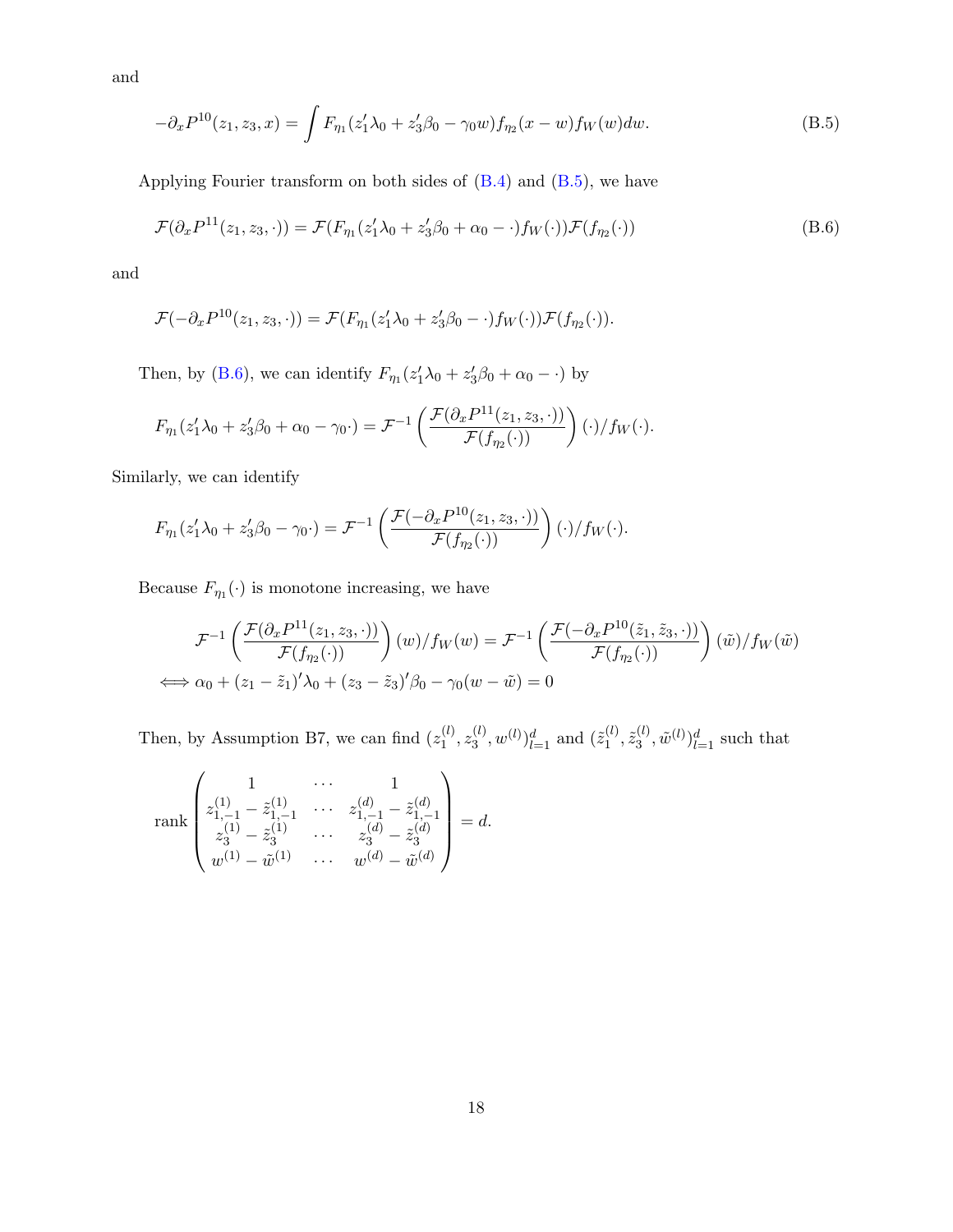Then, we can identify  $(\alpha_0, \lambda_0, \beta_0, \gamma_0)$  by solving the linear system that

$$
\alpha_0 + (z_{1,-1}^{(1)} - \tilde{z}_{1,-1}^{(1)})' \lambda_{0,-1} + (z_3^{(1)} - \tilde{z}_3^{(1)})' \beta_0 - \gamma_0 (w^{(1)} - \tilde{w}^{(1)}) = \tilde{z}_{1,1}^{(1)} - z_{1,1}^{(1)},
$$
  
\n
$$
\vdots
$$
  
\n
$$
\alpha_0 + (z_{1,-1}^{(d)} - \tilde{z}_{1,-1}^{(d)})' \lambda_{0,-1} + (z_3^{(d)} - \tilde{z}_3^{(d)})' \beta_0 - \gamma_0 (w^{(d)} - \tilde{w}^{(d)}) = \tilde{z}_{1,1}^{(d)} - z_{1,1}^{(d)}.
$$

This concludes the proof.

### <span id="page-18-0"></span>C Identification with and without Factor Structure

### C.1 Identification Without Auxiliary Measurements

In this section, we discuss the information content of factor structure. For illustration purpose, we focus on the "condensed" model:

<span id="page-18-3"></span>
$$
Y_1 = \mathbf{1}\{X_1 + \alpha_0 Y_2 - U \ge 0\}
$$
  
\n
$$
Y_2 = \mathbf{1}\{X - V \ge 0\}.
$$
\n(C.7)

#### <span id="page-18-1"></span>Assumption 1.

1.  $(X_1, X) \perp (U, V)$ .

2.  $(X_1, X)$  are continuously distributed with absolute continuous joint density w.r.t. Lebesgue measure. The conditional support of  $X_1$  given  $X$  is [a, b].

3. V is continuously distributed over  $\Re$  and its density w.r.t. Lebesgue measure exist.

<span id="page-18-2"></span>**Theorem C.[1](#page-18-1).** If Assumption 1 holds, then  $|\alpha_0| \leq b - a$  is necessary and sufficient for  $\alpha_0$  to be identified.

We note that under Assumption [1,](#page-18-1)  $|\alpha_0| \leq b - a$  is equivalent to the fact that we can find  $x_1$ and  $\tilde{x}_1$  in the support of  $X_1$  such that  $\alpha_0 = x_1 - \tilde{x}_1$ .

Next, we assume, in addition to Assumption [1,](#page-18-1) the factor structure, i.e., [\(2.6\)](#page-4-0) in Section [2.](#page-3-0) Our rank estimator can be written as an M-estimator

$$
\hat{\theta} = \arg \max_{\theta} Q_n(\theta) \equiv \sum_{i \neq j} \hat{g}_{i,j}(\theta)
$$

in which

$$
\hat{g}_{i,j}(\theta) = [1\{\partial_2 \hat{P}^{11}(X_{1,i}, X_i) / \hat{f}_V(X_i) + \partial_2 \hat{P}^{10}(X_{1,j}, X_j) / \hat{f}_V(X_j) \ge 0\} \mathbf{1}\{\Phi(X_{1,i}, X_i, X_{1,j}, X_j; \theta) \ge 0\} \n+ 1\{\partial_2 \hat{P}^{11}(X_{1,i}, X_i) / \hat{f}_V(X_i) + \partial_2 \hat{P}^{10}(X_{1,j}, X_j) / \hat{f}_V(X_j) < 0\} \mathbf{1}\{\Phi(X_{1,i}, X_i, X_{1,j}, X_j; \theta) < 0\}],
$$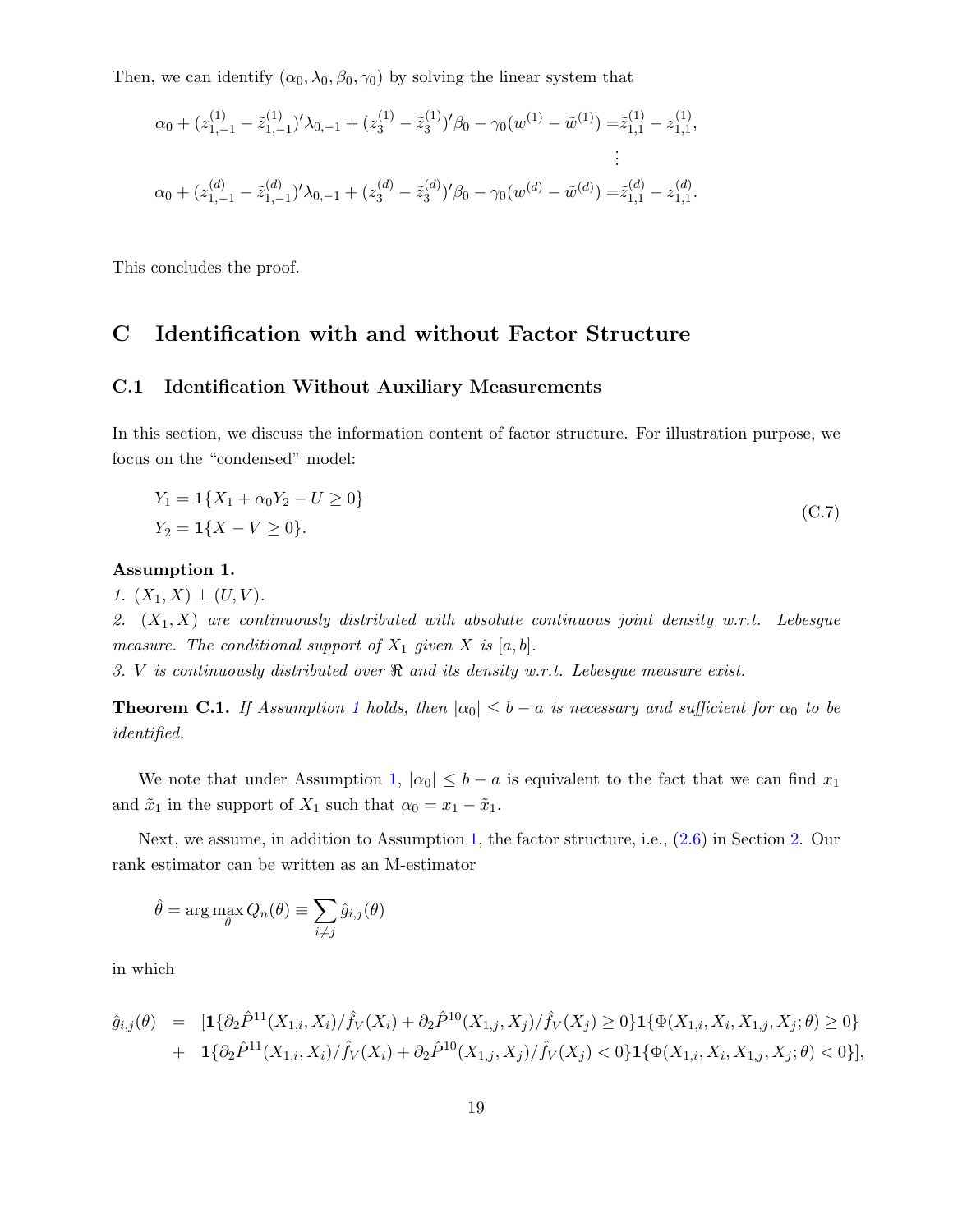with

$$
\Phi(x_1, x, \tilde{x}_1, \tilde{x}; \theta) = x_1 + \alpha - \gamma x - (\tilde{x}_1 - \gamma \tilde{x}).
$$

We will study the asymptotic properties of this estimator in Section ??.

The information content explored by the M-estimator can be summarized as follows:

$$
\mathcal{A}_2(\theta) = \{ (X_1, \tilde{X}_1, X, \tilde{X}), \Phi(X_1, X, \tilde{X}_1, \tilde{X}; \theta_0) \ge 0 > \Phi(X_1, X, \tilde{X}_1, \tilde{X}; \theta)
$$
  
or  $\Phi(X_1, X, \tilde{X}_1, \tilde{X}; \theta_0) < 0 \le \Phi(X_1, X, \tilde{X}_1, \tilde{X}; \theta) \}.$ 

Then we cannot distinguish, from the true parameter  $\theta_0$ , all impostors in

$$
\overline{\mathcal{A}}_2 = \{\theta : P(\mathcal{A}_2(\theta)) = 0\}.
$$

In the condensed model, if  $\text{Supp}(X_1, X) = [a, b] \times [c, d]$ , then  $\theta_0$  is identified if  $|\alpha_0| < b - a + |\gamma_0| (d - c)$ . Recall Theorem [C.1,](#page-18-2) without imposing factor structure, the necessary and sufficient condition for achieving identification is  $|\alpha_0| \leq b-a$ . Therefore, the blue area in the Figure below is the additional parts of parameter space that are identified with factor structure but not otherwise.



Figure 1: Identifying Power of Factor Structure

<span id="page-19-0"></span>**Theorem C.2.** Assumption [1](#page-18-1) holds. When  $|\alpha_0| > b - a$ , the sharp identified set for  $\alpha_0$  is

$$
\mathcal{A}^* = \{ \alpha : \alpha > b - a \text{ if } \alpha_0 > 0 \text{ and } \alpha < a - b \text{ if } \alpha_0 < 0 \}.
$$

Theorem [C.2](#page-19-0) highlights that, in the case without the factor structure and  $\alpha_0$  does not satisfy the parameter restriction, except for the fact that the sign of  $\alpha_0$  is identified, we actually cannot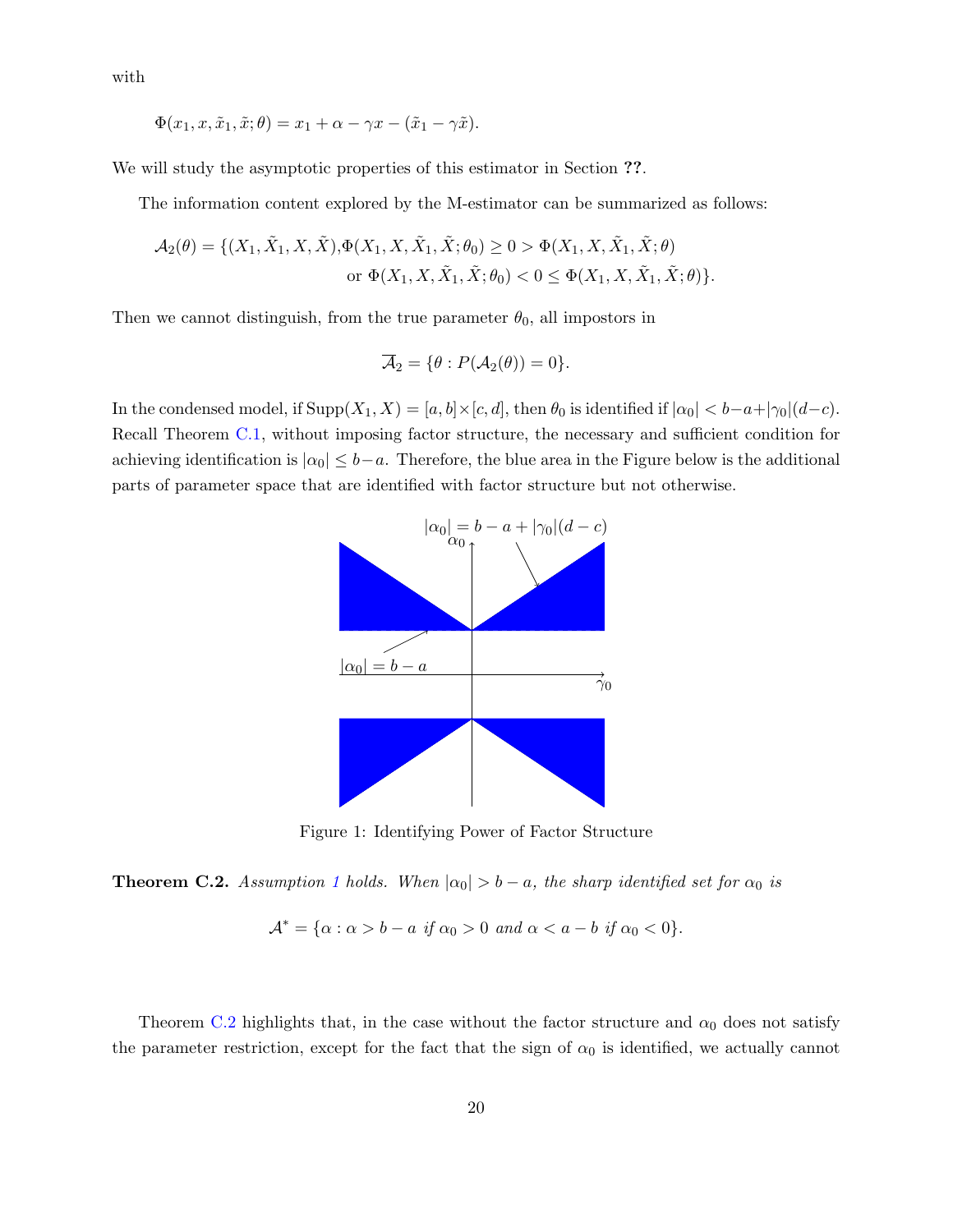say much about the value of  $|\alpha_0|$ . When we assume the factor structure, the parameter is still not identified if  $|\alpha_0| > b-a+|\gamma_0|(d-c)$ . In addition, suppose  $\alpha_0 > 0$ . In this case, if we do not impose factor structure, by Theorem [C.2,](#page-19-0) the sharp identified set is  $\{\alpha : \alpha > b - a\}$  while with the factor structure, the identified set (not necessarily sharp) is  $\alpha > b - a + |\gamma|(d - c)$ . This implies, when identification fails in both cases, the blue area is also the extra identifying power on the identified set given by the factor structure.

#### <span id="page-20-0"></span>C.2 Identification with two auxiliary measurements

Next, we expand our condensed model to include two continuous measurements. We show in this case, without the factor structure,  $\alpha_0$  is not identified. This is in contrast with the identification result established in Theorem [3.1.](#page-11-0)

Suppose in addition to  $(C.7)$ , we also observe two continuous measurements of W denoted as  $Y_3$  and  $Y_4$ . One example of such  $Y_3$  and  $Y_4$  are described in [\(3.2\)](#page-10-1).

#### <span id="page-20-1"></span>Assumption 2.

1.  $(X_1, X) \perp (U, V, Y_3, Y_4)$ .

2.  $(X_1, X)$  are continuously distributed with absolute continuous joint density w.r.t. Lebesgue measure. The conditional support of  $X_1$  given X is [a, b].

3. V is continuously distributed over  $\Re$  and its density w.r.t. Lebesgue measure exist.

<span id="page-20-2"></span>**Theorem C.3.** If Assumption [2](#page-20-1) holds, then  $|\alpha_0| \leq b - a$  is necessary and sufficient for  $\alpha_0$  to be identified.

The proof of Theorem [C.3](#page-20-2) is similar to that of Theorem [C.1,](#page-18-2) and thus, is omitted. In the proof of Theorem [C.1,](#page-18-2) we show that when  $|\alpha_0| > b - a$ , we can find an impostor  $\alpha \neq \alpha_0$  and  $\tilde{U}$  such that for any  $x_1 \in [a, b]$  and any  $v \in \text{Supp}(V)$ , we have

$$
P(\tilde{U} \le x_1 + \alpha | V = v) = P(U \le x_1 + \alpha_0 | V = v)
$$
  

$$
P(\tilde{U} \le x_1 | V = v) = P(U \le x_1 | V = v).
$$

This implies the conditional CDF of  $(Y_1, Y_2)$  given  $(X_1, X)$  under the DGPs  $(U, V, \alpha_0)$  and  $(\tilde{U}, V, \alpha)$ are the same, and thus,  $\alpha_0$  is observationally equivalent to the impostor  $\alpha$ . Similarly, with the two continuous measurements, we can use the exact same construction of  $\tilde{U}$  and  $\alpha$  to show that, for any  $x_1 \in [a, b]$  and  $(v, y_3, y_4) \in \text{Supp}(V, Y_3, Y_4)$ , we have

$$
P(\tilde{U} \le x_1 + \alpha | V = v, Y_3 = y_3, Y_4 = y_4) = P(U \le x_1 + \alpha_0 | V = v, Y_3 = y_3, Y_4 = y_4)
$$
  

$$
P(\tilde{U} \le x_1 | V = v, Y_3 = y_3, Y_4 = y_4) = P(U \le x_1 | V = v, Y_3 = y_3, Y_4 = y_4).
$$

This implies the conditional CDF of  $(Y_1, Y_2, Y_3, Y_4)$  given  $(X_1, X)$  under the DGPs  $(U, V, Y_3, Y_4, \alpha_0)$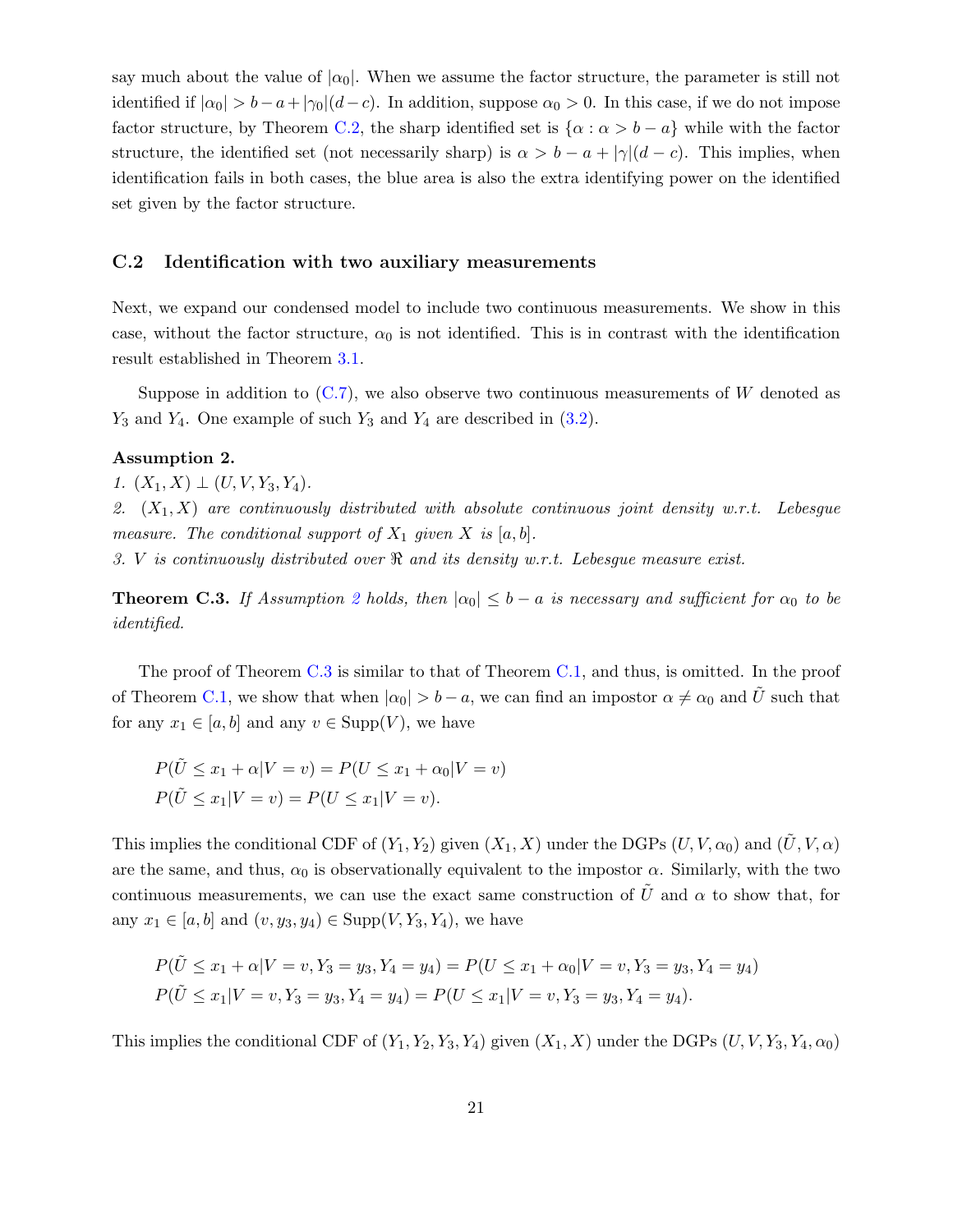and  $(\tilde{U}, V, Y_3, Y_4, \alpha)$  are the same too. Such non-identification result holds even when X has full support.

## <span id="page-21-0"></span>D Proof of Theorem [C.1](#page-18-2)

Denote  $P^{ij}(x_1, x) = Prob(Y_1 = i, Y_2 = j | X_1 = x_1, X = x)$ . Then

<span id="page-21-1"></span>
$$
P^{11}(x_1, x) = \int_{-\infty}^{x} F_U(x_1 + \alpha_0 | V = v) f(v) dv
$$
  
\n
$$
P^{10}(\tilde{x}_1, x) = \int_{x}^{+\infty} F_U(\tilde{x}_1 | V = v) f(v) dv.
$$
\n(D.8)

Taking derivatives w.r.t. the second argument of the the LHS function, we have

$$
\partial_2 P^{11}(x_1, x) = F_U(x_1 + \alpha_0 | V = x) f(x)
$$
  

$$
\partial_2 P^{10}(\tilde{x}_1, x) = -F_U(\tilde{x}_1 | V = x) f(x).
$$

If  $|\alpha_0| \leq b - a$ , then there exists a pair  $(x_1, \tilde{x}_1)$  such that  $x_1 + \alpha_0 = \tilde{x}_1$ . This pair can be identified by checking the equation below:

$$
\partial_2 P^{11}(x_1, x) / f(x) + \partial_2 P^{10}(\tilde{x}_1, x) / f(x) = 0.
$$

This concludes the sufficient part.

When  $\alpha_0 < a - b$ , for any  $\alpha < \alpha_0$ , we can define

$$
\tilde{U} = U + \alpha - \alpha_0 \qquad \text{if} \qquad U \leq b + \alpha_0
$$
  

$$
\tilde{U} = U \qquad \text{if} \qquad U > b + \alpha_0
$$

Then for any  $x_1 \in [a, b]$ ,

$$
P(\tilde{U} \le x_1 + \alpha | V = v) = P(\tilde{U} \le x_1 + \alpha, U \le b + \alpha_0 | V = v) + P(\tilde{U} \le x_1 + \alpha, U > b + \alpha_0 | V = v)
$$
  
=  $P(U \le x_1 + \alpha_0 | V = v)$   

$$
P(\tilde{U} \le x_1 | V = v) = P(\tilde{U} \le x_1, U \le b + \alpha_0 | V = v) + P(\tilde{U} \le x_1, U > b + \alpha_0 | V = v)
$$
  
=  $P(U \le b + \alpha_0, U \le x_1 + \alpha_0 - \alpha | V = v) + P(b + \alpha_0 < U \le x_1 | V = v)$   
=  $P(U \le b + \alpha_0 | V = v) + P(b + \alpha_0 < U \le x_1 | V = v)$   
=  $P(U \le x_1 | V = v)$ ,

where the third equality holds because, since  $\alpha_0 < a - b$  and  $\alpha < \alpha_0$ ,  $b + \alpha_0 \leq x_1 + \alpha_0 - \alpha$  for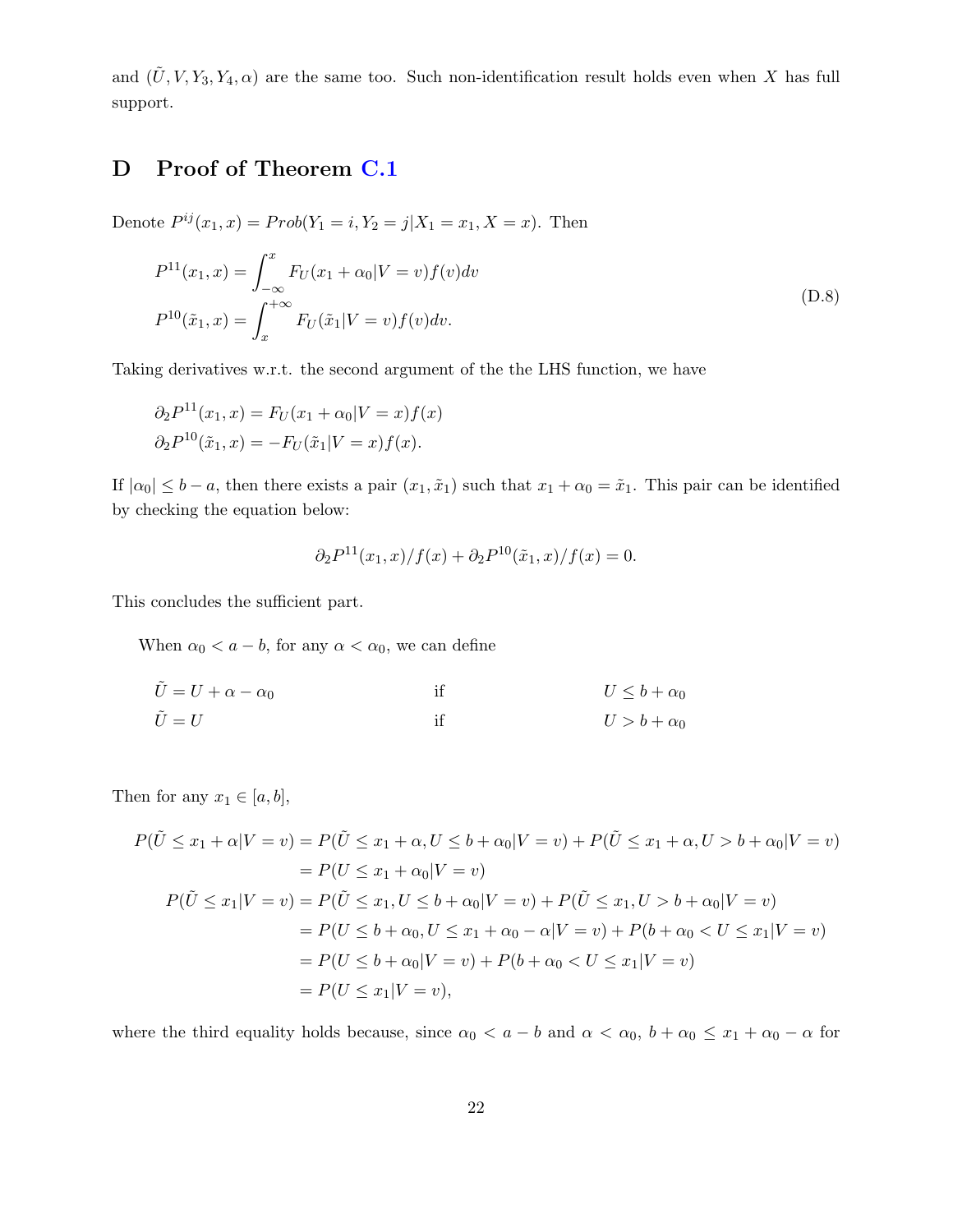$x_1 \in [a, b]$ . Let  $G_{U,V}$  and  $G_{\tilde{U},V}$  be the joint distribution of  $(U, V)$  and  $(\tilde{U}, V)$  respectively. Then the above calculation with [\(D.8\)](#page-21-1) imply that  $(\alpha_0, G_{U,V})$  and  $(\alpha, G_{\tilde{U},V})$  produce the identical pair  $(P^{11}(x_1,x), P^{10}(x_1,x))$ . In addition, the distribution of V is unchanged so that  $P(Y_2 = 1 | X = x)$ is identified from data. Therefore,  $(\alpha_0, G_{U,V})$  and  $(\alpha, G_{\tilde{U},V})$  are observationally equivalent.

Similarly, when  $\alpha_0 > b - a$ , for any  $\alpha > \alpha_0$ , we can define

$$
\tilde{U} = U + \alpha - \alpha_0 \qquad \text{if} \qquad U > a + \alpha_0
$$
  

$$
\tilde{U} = U \qquad \text{if} \qquad U \leq a + \alpha_0
$$

Then for any  $x_1 \in [a, b]$ ,

$$
P(\tilde{U} \le x_1 + \alpha | V = v) = P(\tilde{U} \le x_1 + \alpha, U \le a + \alpha_0 | V = v) + P(\tilde{U} \le x_1 + \alpha, U > a + \alpha_0 | V = v)
$$
  
=  $P(U \le a + \alpha_0 | V = v) + P(a + \alpha_0 < U \le x_1 + \alpha_0 | V = v)$   
=  $P(U \le x_1 + \alpha_0 | V = v)$ .  

$$
P(\tilde{U} \le x_1 | V = v) = P(\tilde{U} \le x_1, U \le a + \alpha_0 | V = v) + P(\tilde{U} \le x_1, U > a + \alpha_0 | V = v)
$$
  
=  $P(U \le x_1 | V = v)$ ,

where we use the facts that  $x_1 \le a + \alpha_0$  and  $x_1 - a < \alpha$  for  $x_1 \in [a, b]$ . So again,  $(\alpha_0, G_{U,V})$  and  $(\alpha, G_{\tilde{U}, V})$  are observationally equivalent.

### <span id="page-22-0"></span>E Proof of Theorem [C.2](#page-19-0)

The sign of  $\alpha_0$  is identified by the data. In the following, we focus on deriving the results when  $\alpha_0 > b-a$ . By the proof of Theorem [C.1,](#page-18-2) we have already shown that all  $\alpha > \alpha_0$  is in the identified set. Now we consider  $\frac{b-a+\alpha_0}{2} \leq \alpha < \alpha_0$ .

$$
\tilde{U} = U + \alpha - \alpha_0 \qquad \text{if} \qquad U > a + \alpha
$$
\n
$$
\tilde{U} = U \qquad \text{if} \qquad U \leq a + \alpha
$$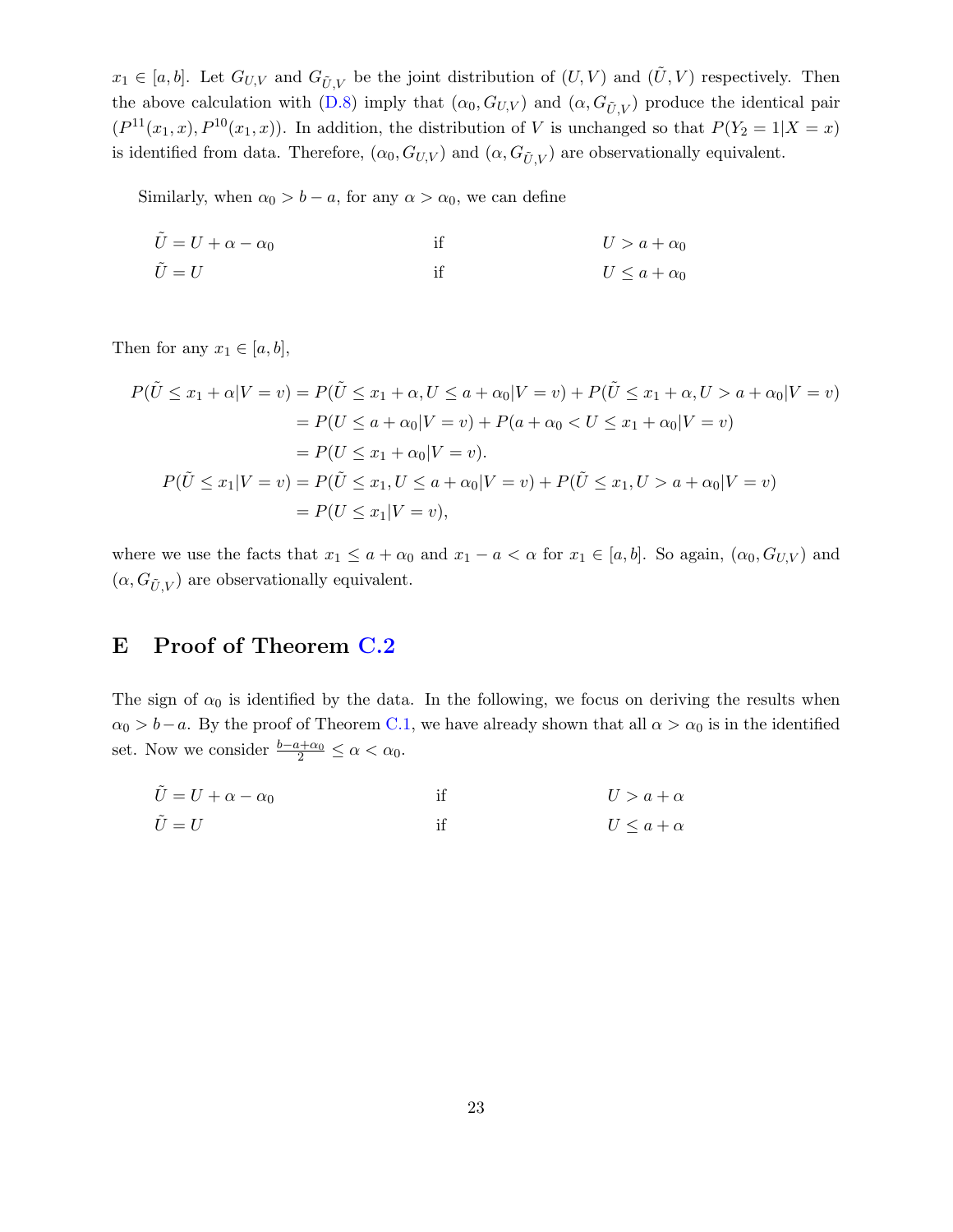Then for any  $x_1 \in [a, b]$ ,

$$
P(\tilde{U} \le x_1 + \alpha | V = v) = P(\tilde{U} \le x_1 + \alpha, U \le a + \alpha | V = v) + P(\tilde{U} \le x_1 + \alpha, U > a + \alpha | V = v)
$$
  
=  $P(U \le a + \alpha | V = v) + P(a + \alpha < U \le x_1 + \alpha_0 | V = v)$   
=  $P(U \le x_1 + \alpha_0 | V = v)$ .  

$$
P(\tilde{U} \le x_1 | V = v) = P(\tilde{U} \le x_1, U \le a + \alpha | V = v) + P(\tilde{U} \le x_1, U > a + \alpha | V = v)
$$
  
=  $P(U \le x_1 | V = v) + P(U \le x_1 + \alpha_0 - \alpha, U > a + \alpha | V = v)$ .  
=  $P(U \le x_1 | V = v)$ .

Here note that the last equality is because  $x_1 + \alpha_0 - \alpha \leq b + \alpha_0 - \alpha \leq a + \alpha$  if  $\alpha \geq \frac{b - a + \alpha_0}{2}$ . Denote  $\alpha^{(1)} = \frac{b-a+\alpha_0}{2}$ . Then we have shown that there exists  $U^{(1)}(\alpha)$  which only depends on  $\alpha$  such that for any  $x_1 \in [a, b]$ , any v and any  $\alpha_0 > \alpha \ge \alpha^{(1)}$ 

$$
P(U^{(1)}(\alpha) \le x_1 + \alpha | V = v) = P(U \le x_1 + \alpha_0 | V = v)
$$
  
 
$$
P(U^{(1)}(\alpha) \le x_1 | V = v) = P(U \le x_1 | V = v).
$$

In particular, there exists  $U^{(1)}(\alpha^{(1)})$  such that

$$
P(U^{(1)}(\alpha^{(1)}) \le x_1 + \alpha^{(1)}|V = v) = P(U \le x_1 + \alpha_0|V = v)
$$
  

$$
P(U^{(1)}(\alpha^{(1)}) \le x_1|V = v) = P(U \le x_1|V = v).
$$

Now repeating the above construction but replacing U with  $U^{(1)}$  and  $\alpha_0$  with  $\alpha^{(1)}$ , we have for any  $\alpha^{(1)} > \alpha \ge \alpha^{(2)} \equiv \frac{b-a+\alpha^{(1)}}{2}$  $\frac{1}{2} \alpha^{(1)}$ , there exists  $U^{(2)}(\alpha)$  such that for any  $x_1 \in [a, b]$ , any v and any  $\alpha^{(1)} > \alpha \geq \alpha^{(2)},$ 

$$
P(U^{(2)}(\alpha) \le x_1 + \alpha^{(2)} | V = v) = P(U^{(1)}(\alpha^{(1)}) \le x_1 + \alpha^{(1)} | V = v) = P(U \le x_1 + \alpha_0 | V = v)
$$
  

$$
P(U^{(2)}(\alpha) \le x_1 | V = v) = P(U^{(1)}(\alpha^{(1)}) \le x_1 | V = v) = P(U \le x_1 | V = v).
$$

This concludes that any  $\alpha$  such that  $\alpha_0 > \alpha \ge \alpha^{(2)}$  is in the identified set. In general, by repeating the procedure k times, we have that any  $\alpha$  such that

$$
\alpha_0 > \alpha \ge \alpha^{(k)} = (1 - \frac{1}{2^k})(b - a) + \frac{\alpha_0}{2^k}
$$

is in the identified set. For any  $\alpha > b-a$ , there exists some finite k such that  $\alpha > (1-\frac{1}{2k})$  $(\frac{1}{2^k})(b-a)+\frac{\alpha_0}{2^k}.$ This concludes the result that  $\alpha > b - a$  is in the identified set.

Finally, since if  $\alpha > b-a$ ,  $\partial_2 P^{11}(x_1, x) + \partial_2 P^{10}(\tilde{x}_1, x) > 0$  for all pairs of  $(x_1, x)$  and  $(\tilde{x}_1, x)$  while, if  $\alpha \leq b-a$ , at least there exists one pair  $(x_1, x)$  and  $(\tilde{x}_1, x)$  such that  $\partial_2 P^{11}(x_1, x) + \partial_2 P^{10}(\tilde{x}_1, x) \leq 0$ . This implies  $\alpha \leq b-a$  is not in the identified set. Therefore, the sharp identified set when  $\alpha_0 > b-a$ is  $(b - a, \infty)$ .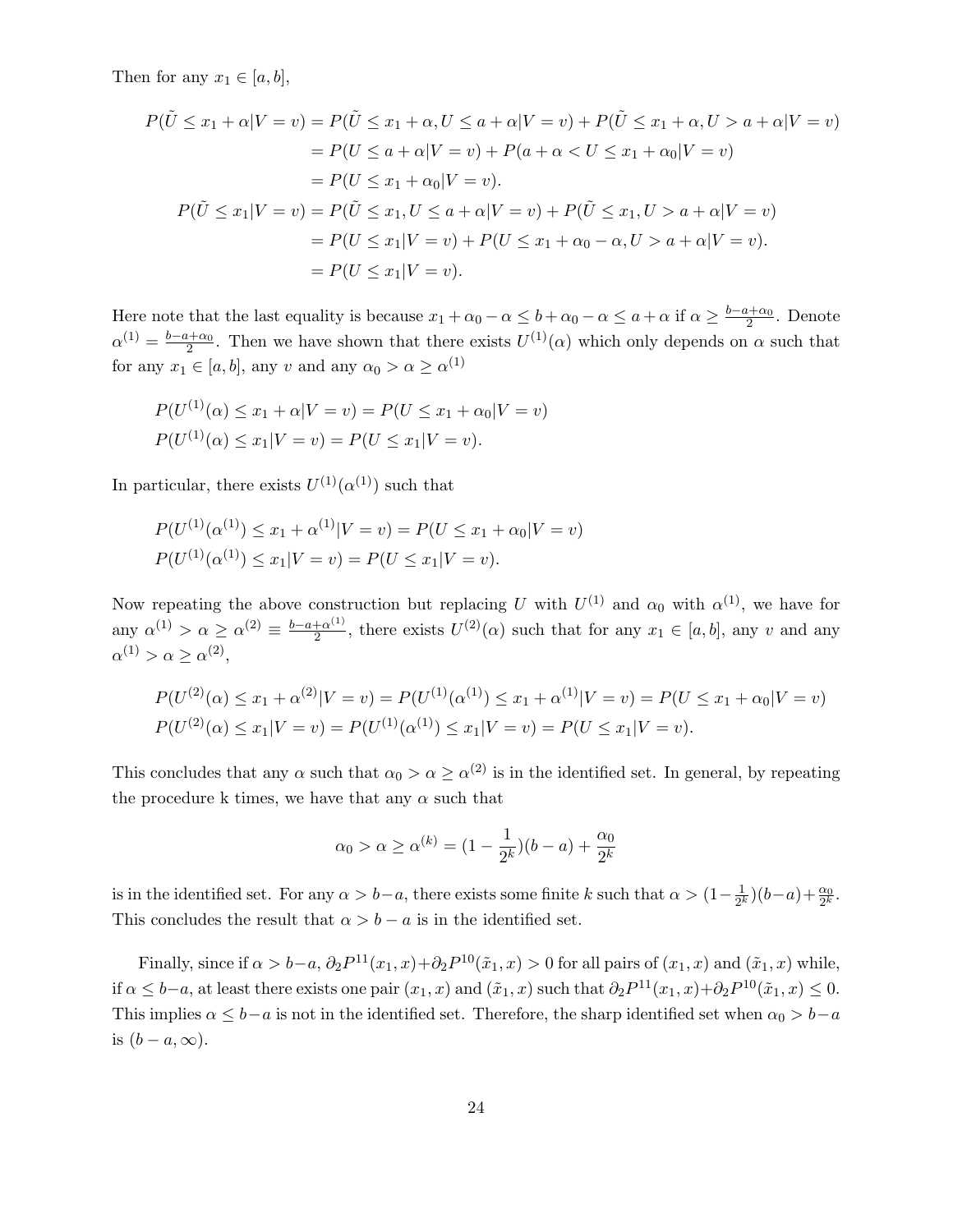When  $\alpha_0 < a - b$ , a symmetric argument implies that the identified set is  $(-\infty, a - b)$ .

### References

- <span id="page-24-5"></span>Abbring, J. and J. Heckman (2007). Econometrics evaluation of social programs, part iii: Distributional treatment effects, dynamic treatment effects, dynamic discrete choice, and general equilibrium policy evaluation. In J. J. Heckman and E. E. Leamer (Eds.), Handbook of Econometrics, *Vol. 6B*. North Holland.
- <span id="page-24-0"></span>Abowd, J. M. and D. Card (1989). On the covariance structure of earnings and hours changes. Econometrica  $57(2)$ , 411–445.
- <span id="page-24-7"></span>Abrevaya, J., J. Hausman, and S. Khan (2010). Testing for causal effects in a generalized regression model with endogenous regressors. Econometrica 78 (6), 2043–2061.
- <span id="page-24-2"></span>Ashworth, J., V. J. Hotz, A. Maurel, and T. Ransom (2021). Changes across cohorts in wage returns to schooling and early work experiences. Journal of Labor Economics 39 (4), 931–964.
- <span id="page-24-9"></span>Bai, J. and S. Ng (2002). Determining the number of factors in approximate factor models. *Econo*metrica  $70(1)$ , 191-221.
- <span id="page-24-10"></span>Bierens, H. and J. Hartog (1988). Non-linear regression with discrete explanatory variables, with an application to the earnings function. Journal of Econometrics  $38(3)$ , 269–299.
- <span id="page-24-3"></span>Blundell, R. and J. Powell (2004). Endogeneity in binary response models. Review of Economic Studies 73.
- <span id="page-24-1"></span>Bonhomme, S. and J.-M. Robin (2010). Generalized non-parametric deconvolution with an application to earnings dynamics. Review of Economic Studies  $77(2)$ , 491–533.
- <span id="page-24-6"></span>Carneiro, P., K. Hansen, and J. J. Heckman (2003). Estimating distributions of treatment effects with an application to the returns to schooling and measurement of the effects of uncertainty on college choice. International Economic Review 44 (2), 361–422.
- <span id="page-24-11"></span>Carneiro, P. and S. Lee (2009). Estimating distributions of potential outcomes using local instrumental variables with an application to changes in college enrollment and wage inequality. Journal of Econometrics  $149(2)$ , 191–208.
- <span id="page-24-4"></span>Chesher, A. (2005). Nonparametric identification under discrete variation. *Econometrica* 73(5), 1525–1550.
- <span id="page-24-8"></span>Chiburis, R. (2010). Semiparametric bounds on treatment effects. Journal of Econometrics 159(2), 267–275.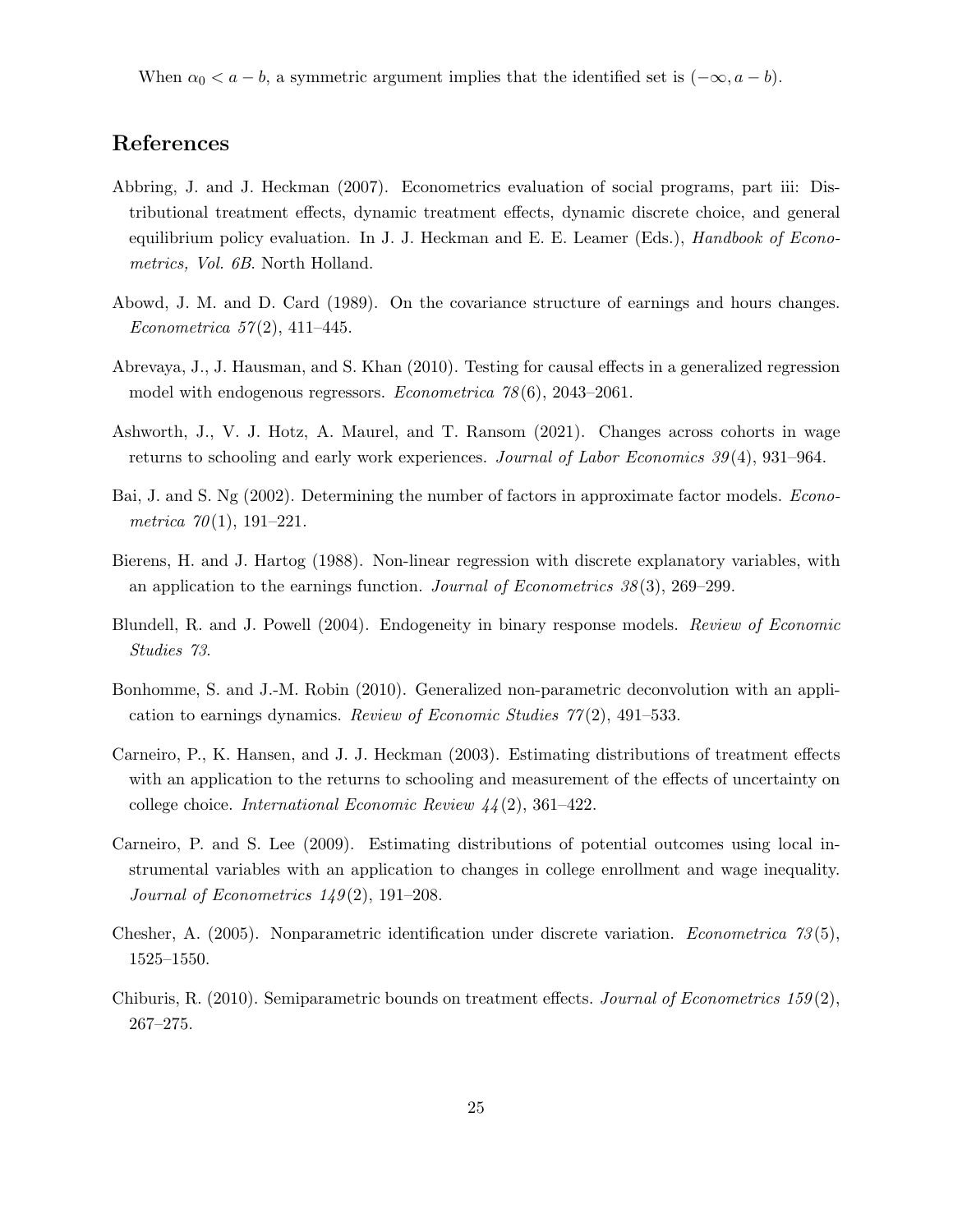- <span id="page-25-0"></span>Cunha, F., J. J. Heckman, and S. M. Schennach (2010). Estimating the technology of cognitive and noncognitive skill formation. *Econometrica*  $78(3)$ , 883–931.
- <span id="page-25-7"></span>Gourieroux, C., A. Monfort, and J.-P. Renne (2017). Statistical inference for independent component analysis: Application to structural var models. Journal of Econometrics 196(1), 111–126.
- <span id="page-25-8"></span>Han, A. (1987). Non-parametric analysis of a generalized regression model: The maximum rank correlation estimator. Journal of Econometrics 35 (2–3), 303–316.
- <span id="page-25-9"></span>Han, S. and S. Lee (2019). Estimation in a generalization of a bivariate probit models with dummy endogenous regressors. Journal of Applied Econometrics 34 (6), 994–1015.
- <span id="page-25-3"></span>Han, S. and E. J. Vytlacil (2017). Identification in a generalization of bivariate probit models with endogenous regressors. Journal of Econometrics 199(1), 63–73.
- <span id="page-25-13"></span>Heckman, J. and S. Navarro (2007). Dynamic discrete choice and dynamic treatment effects. Journal of Econometrics 136 (2), 341–396.
- <span id="page-25-4"></span>Heckman, J. J., J. Humphries, and G. Veramendi (2018). Returns to education: The causal effects of education on earnings, health, and smoking. Journal of Political Economy 126, S197–S246.
- <span id="page-25-10"></span>Heckman, J. J. and E. Vytlacil (2005). Structural equations, treatment effects, and econometric policy evaluation 1. Econometrica 73 (3), 669–738.
- <span id="page-25-1"></span>Heckman, J. J. and E. J. Vytlacil (2007a). Econometric evaluation of social programs, part i: Causal models, structural models and econometric policy evaluation. Handbook of econometrics 6, 4779– 4874.
- <span id="page-25-2"></span>Heckman, J. J. and E. J. Vytlacil (2007b). Econometric evaluation of social programs, part ii: Using the marginal treatment effect to organize alternative econometric estimators to evaluate social programs, and to forecast their effects in new environments. Handbook of econometrics  $6$ , 4875–5143.
- <span id="page-25-12"></span>Hu, Y. and S. M. Schennach (2008). Instrumental variable treatment of nonclassical measurement error models. *Econometrica*  $76(1)$ , 195–216.
- <span id="page-25-11"></span>Hu, Y. and S. M. Schennach (2013). Nonparametric identification and semiparametric estimation of classical measurement error models without side information. Journal of the American Statistical Association 108 (501), 177–186.
- <span id="page-25-6"></span>Hyvärinen, A. and E. Oja  $(2000)$ . Independent component analysis: algorithms and applications, Volume 13. Elsevier.
- <span id="page-25-5"></span>Khan, S. and D. Nekipelov (2018). Information structure and statistical information in discrete response models. Quantitative Economics  $9(2)$ , 995–1017.